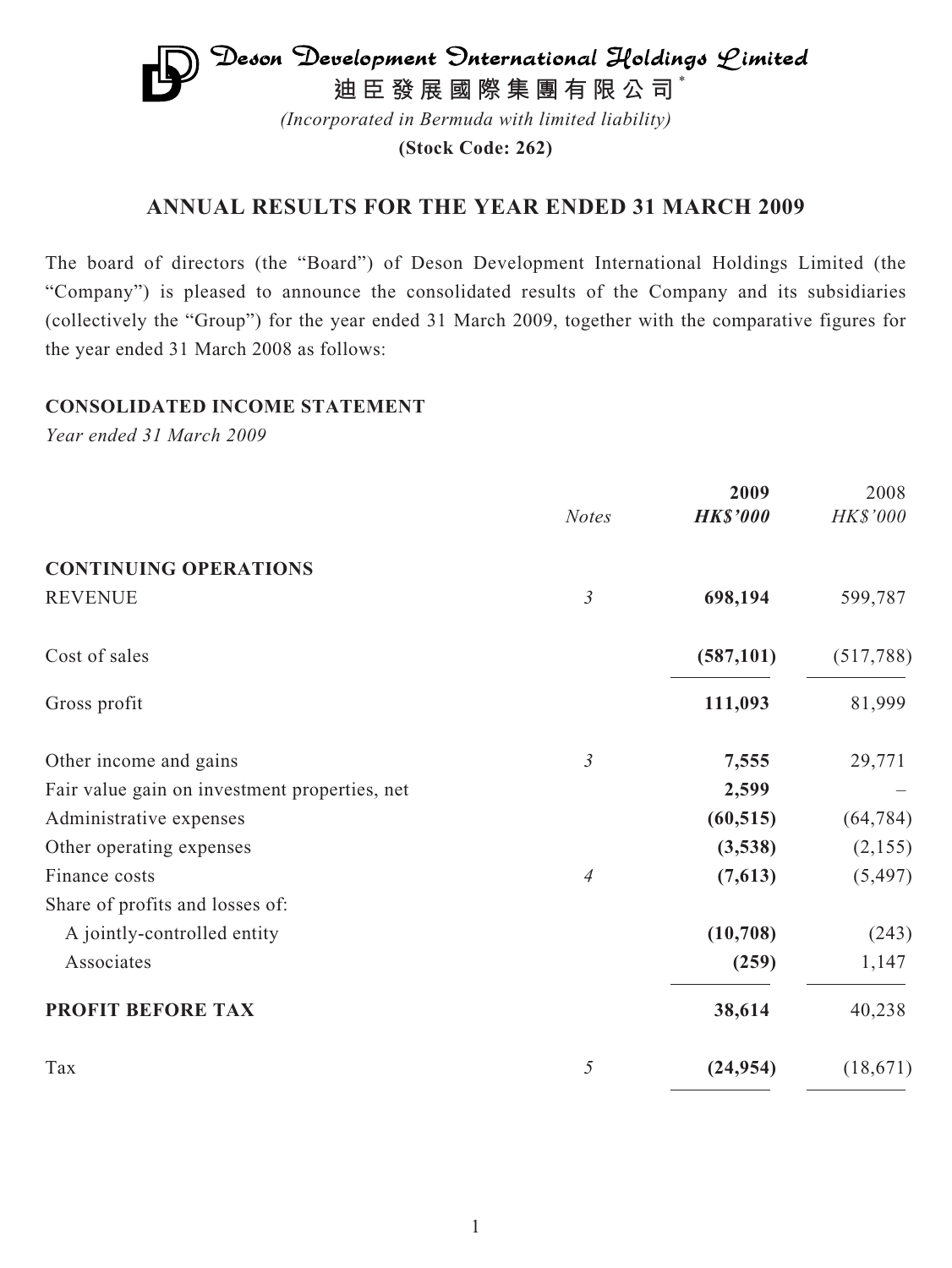|                                                                                               | <b>Notes</b> | 2009<br><b>HK\$'000</b> | 2008<br>HK\$'000 |
|-----------------------------------------------------------------------------------------------|--------------|-------------------------|------------------|
| PROFIT FOR THE YEAR FROM                                                                      |              |                         |                  |
| <b>CONTINUING OPERATIONS</b>                                                                  |              | 13,660                  | 21,567           |
| <b>DISCONTINUED OPERATION</b>                                                                 |              |                         |                  |
| Loss for the year from a discontinued operation                                               |              |                         | (5,144)          |
| PROFIT FOR THE YEAR                                                                           |              | 13,660                  | 16,423           |
| Attributable to:                                                                              |              |                         |                  |
| Equity holders of the Company                                                                 |              | 12,570                  | 16,893           |
| Minority interests                                                                            |              | 1,090                   | (470)            |
|                                                                                               |              | 13,660                  | 16,423           |
| <b>EARNINGS PER SHARE ATTRIBUTABLE</b><br>TO ORDINARY EQUITY HOLDERS OF<br><b>THE COMPANY</b> | 6            |                         |                  |
|                                                                                               |              |                         |                  |
| <b>Basic</b>                                                                                  |              |                         |                  |
| - For profit for the year                                                                     |              | 2.20 cents              | 2.95 cents       |
| - For profit from continuing operations                                                       |              | 2.20 cents              | 3.85 cents       |
| Diluted                                                                                       |              |                         |                  |
| - For profit for the year                                                                     |              | 2.20 cents              | 2.95 cents       |
| - For profit from continuing operations                                                       |              | 2.20 cents              | 3.79 cents       |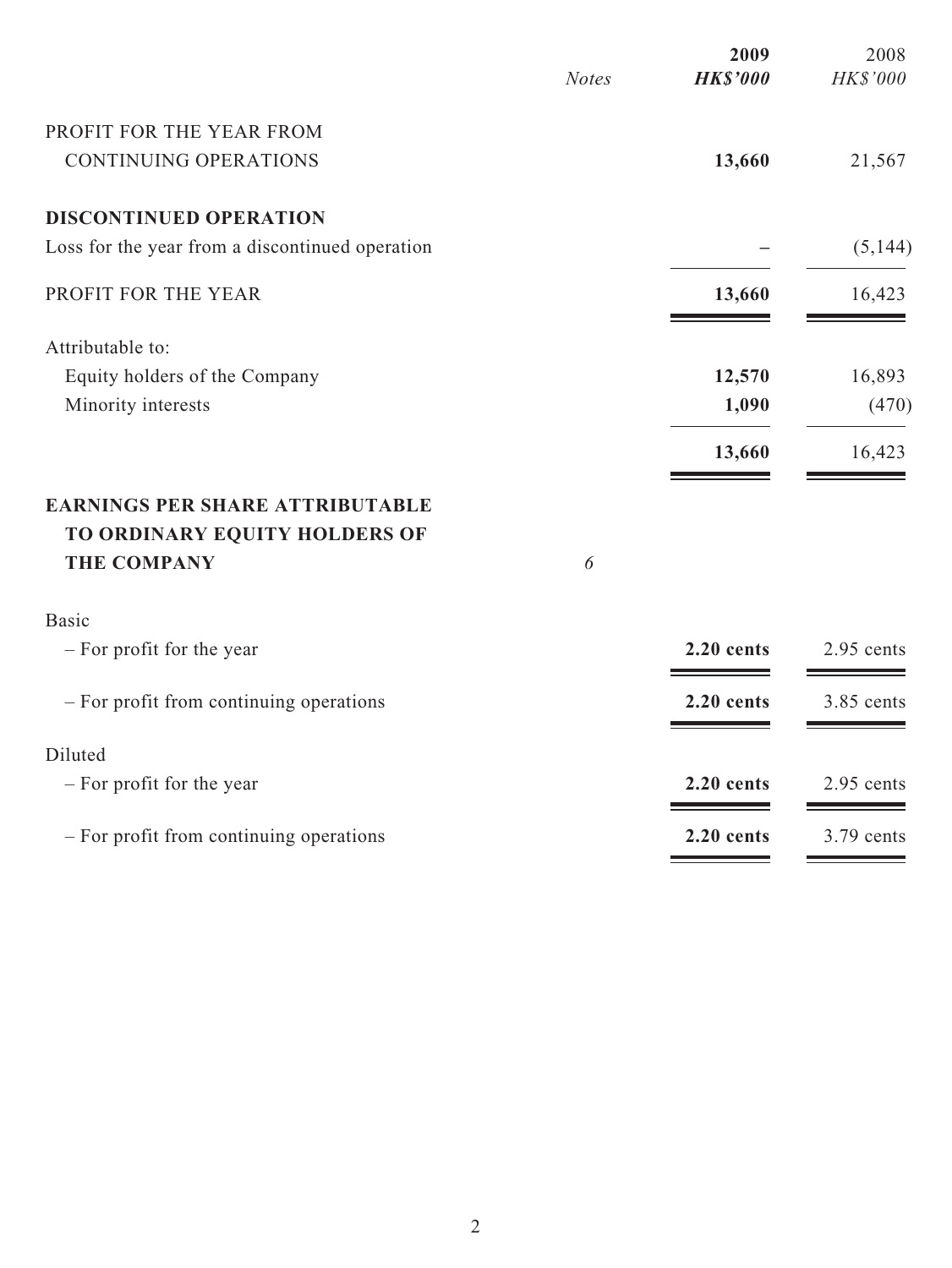# **CONSOLIDATED BALANCE SHEET**

*31 March 2009*

|                                                       | <b>Notes</b> | 2009<br><b>HK\$'000</b> | 2008<br>HK\$'000 |
|-------------------------------------------------------|--------------|-------------------------|------------------|
| <b>NON-CURRENT ASSETS</b>                             |              |                         |                  |
| Property, plant and equipment                         |              | 64,350                  | 100,124          |
| Investment properties                                 |              | 181,704                 | 134,040          |
| Prepaid land lease payments                           |              | 5,718                   | 5,857            |
| Interest in a jointly-controlled entity               |              |                         | 12,892           |
| Interests in associates                               |              | (2, 408)                | 8,192            |
| Available-for-sale investments                        |              |                         |                  |
| Financial assets at fair value through profit or loss |              | 2,260                   | 2,234            |
| Amount due from an investee                           |              |                         |                  |
| Total non-current assets                              |              | 251,624                 | 263,339          |
| <b>CURRENT ASSETS</b>                                 |              |                         |                  |
| Amounts due from associates                           |              | 26,650                  | 23,620           |
| Properties held for sale                              |              | 520,064                 | 418,784          |
| Gross amount due from contract customers              |              | 5,247                   | 7,334            |
| Inventories                                           |              | 1,497                   | 2,604            |
| Accounts receivable                                   | 7            | 59,472                  | 56,850           |
| Prepayments, deposits and other receivables           |              | 30,290                  | 35,870           |
| Cash and cash equivalents                             |              | 53,807                  | 31,087           |
| Pledged deposits                                      |              | 31,331                  | 21,465           |
|                                                       |              | 728,358                 | 597,614          |
| Non-current asset classified as held for sale         |              | 9,295                   |                  |
| Total current assets                                  |              | 737,653                 | 597,614          |
| <b>CURRENT LIABILITIES</b>                            |              |                         |                  |
| Gross amount due to contract customers                |              | 38,626                  | 35,564           |
| Accounts payable                                      | $\delta$     | 44,269                  | 32,861           |
| Other payables and accruals                           |              | 171,116                 | 129,679          |
| Amounts due to associates                             |              | 262                     | 547              |
| Amounts due to minority shareholders                  |              | 19,529                  | 17,360           |
| Amounts due to related companies                      |              | 27,166                  | 23,813           |
| Tax payable                                           |              | 45,914                  | 31,747           |
| Convertible notes                                     |              | 15,721                  |                  |
| Interest-bearing bank and other borrowings            |              | 97,563                  | 60,109           |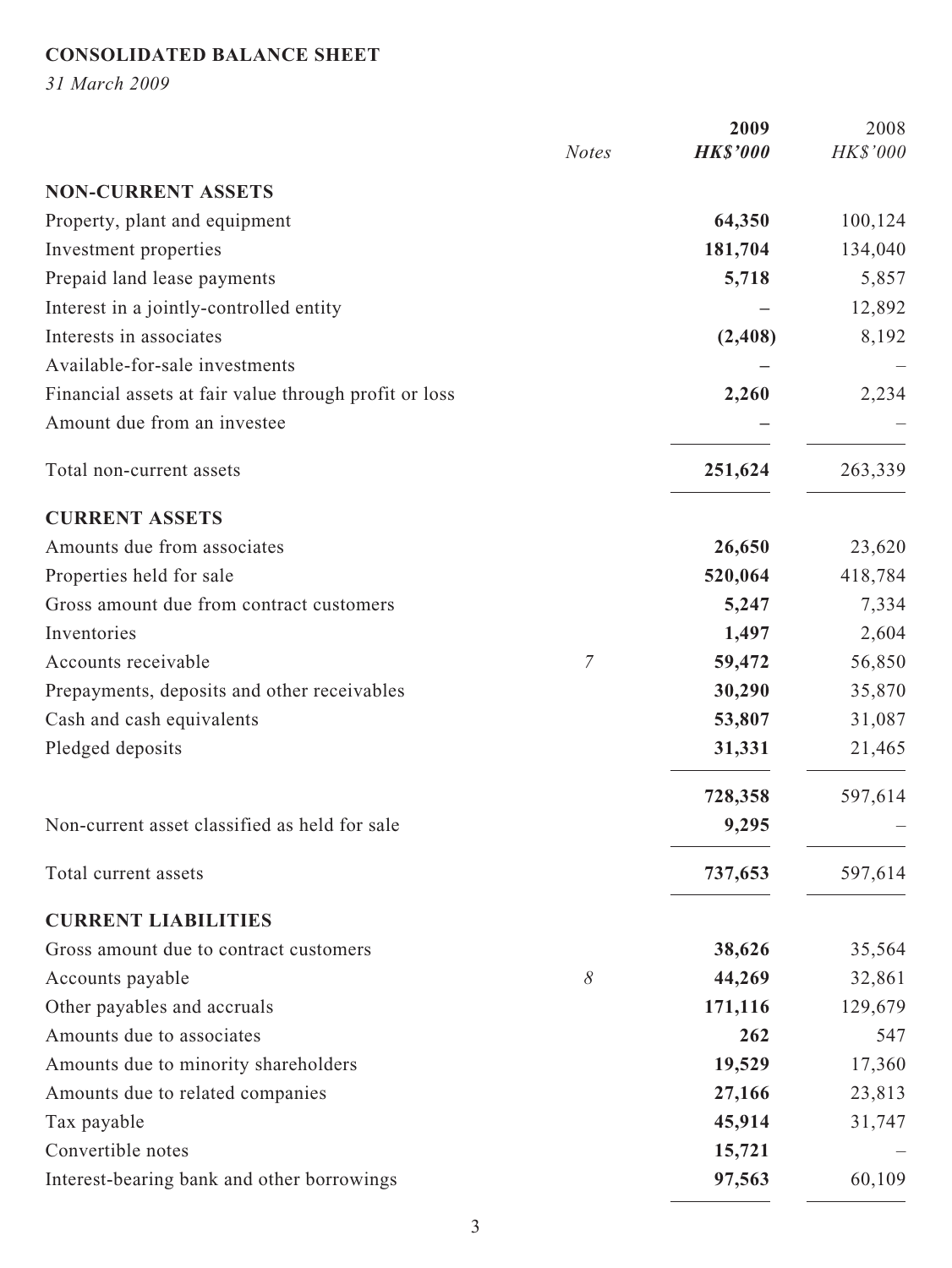|                                                      | 2009<br><b>HK\$'000</b> | 2008<br>HK\$'000 |
|------------------------------------------------------|-------------------------|------------------|
| Total current liabilities                            | 460,166                 | 331,680          |
| <b>NET CURRENT ASSETS</b>                            | 277,487                 | 265,934          |
| TOTAL ASSETS LESS CURRENT LIABILITIES                | 529,111                 | 529,273          |
| <b>NON-CURRENT LIABILITIES</b>                       |                         |                  |
| Convertible notes                                    |                         | 15,274           |
| Interest-bearing bank and other borrowings           | 32,205                  | 39,654           |
| Deferred tax liabilities                             | 19,252                  | 14,247           |
| Total non-current liabilities                        | 51,457                  | 69,175           |
| Net assets                                           | 477,654                 | 460,098          |
| <b>EQUITY</b>                                        |                         |                  |
| Equity attributable to equity holders of the Company |                         |                  |
| Issued capital                                       | 56,697                  | 57,274           |
| Reserves                                             | 416,091                 | 399,040          |
| Equity component of convertible notes                | 1,259                   | 1,259            |
|                                                      | 474,047                 | 457,573          |
| <b>Minority interests</b>                            | 3,607                   | 2,525            |
| Total equity                                         | 477,654                 | 460,098          |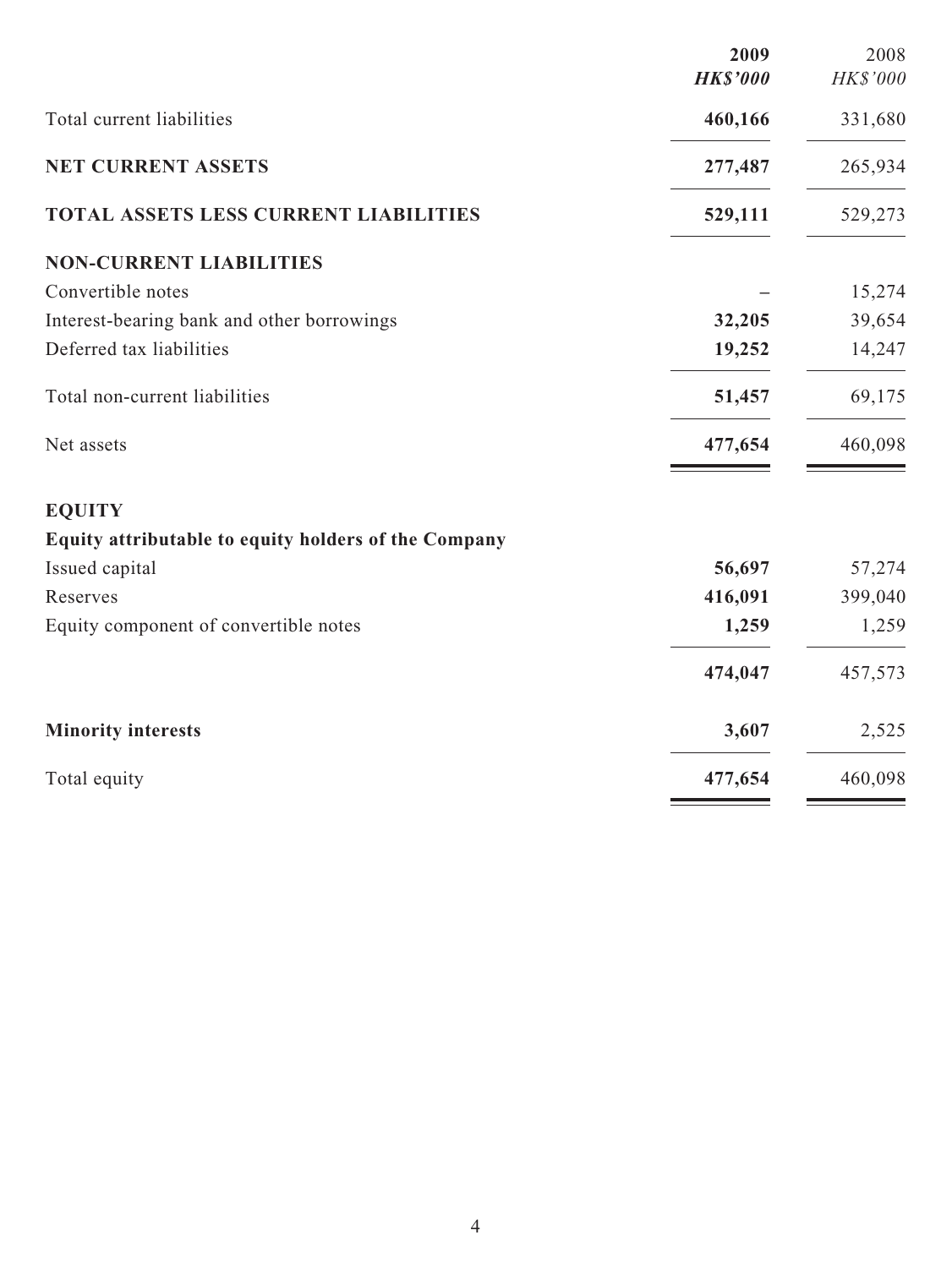## **NOTES TO CONSOLIDATED FINANCIAL STATEMENTS**

#### **1 IMPACT OF NEW AND REVISED HONG KONG FINANCIAL REPORTING STANDARDS**

The Group has adopted the following new interpretations and amendments to HKFRSs for the first time for the current year's financial statements.

| HKAS 39 and HKFRS 7 | Amendments to HKAS 39 Financial Instruments: Recognition and Measurement and |
|---------------------|------------------------------------------------------------------------------|
| Amendments          | <b>HKFRS</b> 7 Financial Instruments:                                        |
|                     | Disclosures – Reclassification of Financial Assets                           |
| $HK(IFRIC)$ -Int 12 | <b>Service Concession Arrangements</b>                                       |
| HK(IFRIC)-Int 14    | HKAS 19 – The Limit on a Defined Benefit Asset, Minimum Funding Requirements |
|                     | and their Interaction                                                        |

The adoption of these new interpretations and amendments has had no significant financial effect on these financial statements and there have been no significant changes to the accounting policies applied in these financial statements.

#### **2. SEGMENT INFORMATION**

Segment information is presented by way of two segment formats: (i) on a primary segment reporting basis, by business segment; and (ii) on a secondary segment reporting basis, by geographical segment.

The Group's operating businesses are structured and managed separately, according to the nature of their operations and the products and services they provide. Each of the Group's business segments represents a strategic business unit that offers products and services which are subject to risks and returns that are different from those of the other business segments. Summary details of the business segments are as follows:

- (a) the construction business segment is engaged in construction contract works as a main contractor as well as the provision of contracting intelligent building engineering and electrical and mechanical engineering services;
- (b) the property development and investment business segment is engaged in property development of residential and commercial properties and holding of investment properties; and
- (c) the "others" segment comprises, principally, trading of medical equipment and provision of related installation and maintenance services.

In determining the Group's geographical segments, revenues are attributed to the segments based on the location of customers, and assets are attributed to the segments based on the location of the assets.

Intersegment sales and transfers are transacted with reference to the selling prices used for sales made to third parties at the then prevailing market prices.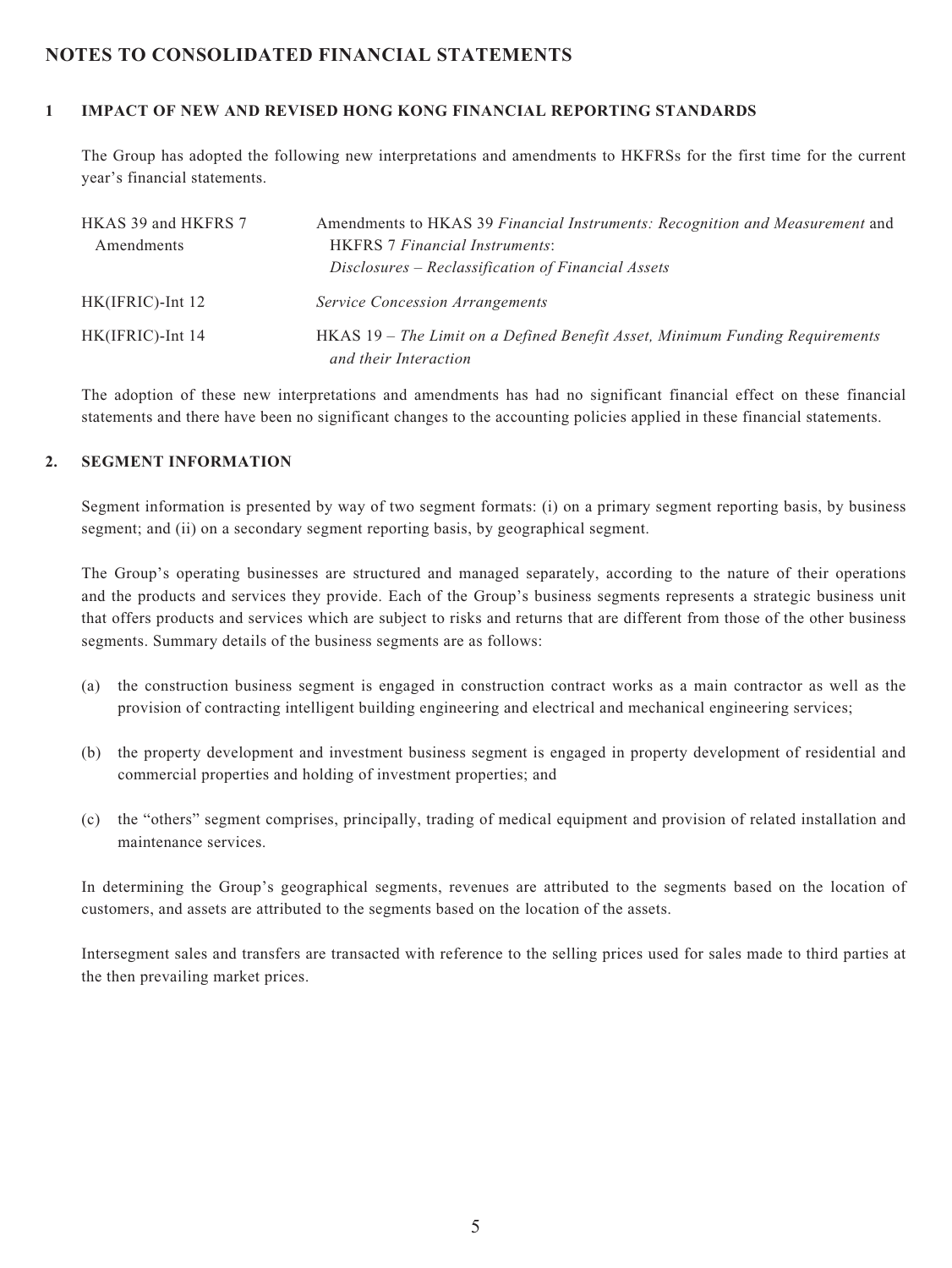## **2. SEGMENT INFORMATION** *(Continued)*

#### (a) Business segments

The following tables present revenue, profit/(loss) and certain assets, liabilities and expenditures information for the Group's business segments for the years ended 31 March 2009 and 2008.

|                                                                | Continuing operations                        |         |                                                       |         |                                                                     |                                                      | Discontinued operation |                                                      |                                            |                                                                                                                                       |                     |                                                             |  |
|----------------------------------------------------------------|----------------------------------------------|---------|-------------------------------------------------------|---------|---------------------------------------------------------------------|------------------------------------------------------|------------------------|------------------------------------------------------|--------------------------------------------|---------------------------------------------------------------------------------------------------------------------------------------|---------------------|-------------------------------------------------------------|--|
|                                                                | <b>Construction business</b><br>2009<br>2008 |         | 2009<br>HK\$'000<br><b>HK\$'000</b><br><b>HKS'000</b> |         | Property development<br>and investment business<br>2008<br>HK\$'000 | Others<br>2008<br>2009<br><b>HKS'000</b><br>HK\$'000 |                        | Total<br>2008<br>2009<br>HK\$'000<br><b>HK\$'000</b> |                                            | <b>Operation of fitness</b><br>centres and<br>trading of fitness<br>equipment business<br>2009<br>2008<br>HK\$'000<br><b>HK\$'000</b> |                     | Consolidated<br>2009<br>2008<br><b>HK\$'000</b><br>HK\$'000 |  |
| Segment revenue:                                               |                                              |         |                                                       |         |                                                                     |                                                      |                        |                                                      |                                            |                                                                                                                                       |                     |                                                             |  |
| Sales to external customers                                    | 591,014                                      | 445,680 | 94,990                                                | 128,140 | 12,190                                                              | 25,967                                               | 698,194                | 599,787                                              | $\overline{\phantom{a}}$                   | 28,334                                                                                                                                | 698,194             | 628,121                                                     |  |
| Other income and gains                                         | 1,952                                        | 13,698  | 4,397                                                 | 6,163   | $\equiv$                                                            | 391                                                  | 6,349                  | 20,252                                               | $\overline{\phantom{a}}$                   | 1,026                                                                                                                                 | 6,349               | 21,278                                                      |  |
| Total                                                          | 592,966                                      | 459,378 | 99,387                                                | 134,303 | 12,190                                                              | 26,358                                               | 704,543                | 620,039                                              | $\sim$                                     | 29,360                                                                                                                                | 704,543             | 649,399                                                     |  |
| <b>Segment results</b>                                         | 16,005                                       | 5,204   | 46,241                                                | 40,141  | (667)                                                               | (1, 556)<br>=                                        | 61,579                 | 43,789                                               | $\equiv$                                   | (8,272)                                                                                                                               | 61,579              | 35,517                                                      |  |
| Interest income and<br>dividend income                         |                                              |         |                                                       |         |                                                                     |                                                      | 1,206                  | 9,519                                                |                                            | 17                                                                                                                                    | 1,206               | 9,536                                                       |  |
| Impairment of an<br>available-for-sale                         |                                              |         |                                                       |         |                                                                     |                                                      |                        |                                                      |                                            |                                                                                                                                       |                     |                                                             |  |
| investment                                                     |                                              |         |                                                       |         |                                                                     |                                                      | ÷,                     | (2,400)                                              |                                            |                                                                                                                                       | $\sim$              | (2, 400)                                                    |  |
| Gain on disposal of subsidiaries<br>Unallocated expenses       |                                              |         |                                                       |         |                                                                     |                                                      | ÷<br>(5,591)           | ÷,<br>(6,077)                                        | $\overline{\phantom{a}}$<br>$\overline{a}$ | 3,163<br>$\sim$                                                                                                                       | $\equiv$<br>(5,591) | 3,163<br>(6,077)                                            |  |
| Finance costs                                                  |                                              |         |                                                       |         |                                                                     |                                                      | (7,613)                | (5, 497)                                             | $\overline{\phantom{a}}$                   | (60)                                                                                                                                  | (7,613)             | (5, 557)                                                    |  |
| Share of profits and losses of:<br>A jointly-controlled entity | (10,708)                                     | (243)   |                                                       |         |                                                                     | $\overline{a}$                                       | (10,708)               | (243)                                                |                                            | $\overline{a}$                                                                                                                        | (10,708)            | (243)                                                       |  |
| Associates                                                     | (259)                                        | 1,147   |                                                       |         |                                                                     |                                                      | (259)                  | 1,147                                                | $\overline{\phantom{a}}$                   | $\overline{a}$                                                                                                                        | (259)               | 1,147                                                       |  |
| Profit/(loss) before tax                                       |                                              |         |                                                       |         |                                                                     |                                                      | 38,614                 | 40,238                                               | $\overline{a}$                             | (5, 152)                                                                                                                              | 38,614              | 35,086                                                      |  |
| Tax                                                            |                                              |         |                                                       |         |                                                                     |                                                      | (24,954)               | (18,671)                                             | $\overline{\phantom{0}}$                   | $\,$ 8 $\,$                                                                                                                           | (24, 954)           | (18, 663)                                                   |  |
| Profit/(loss) for the year                                     |                                              |         |                                                       |         |                                                                     |                                                      | 13,660                 | 21,567                                               |                                            | (5,144)                                                                                                                               | 13,660              | 16,423                                                      |  |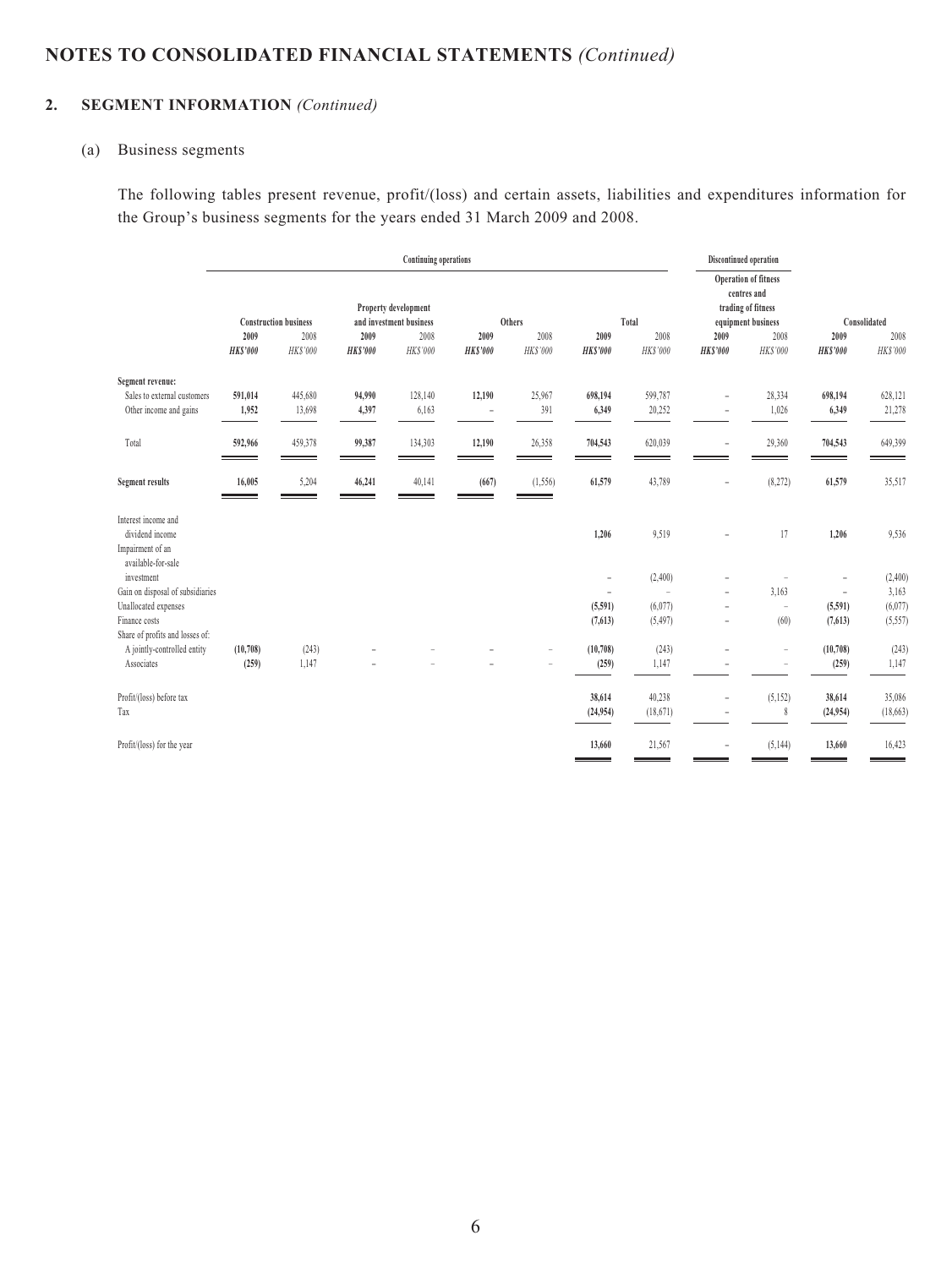# **2. SEGMENT INFORMATION** *(Continued)*

#### (a) Business segments *(Continued)*

|                                          |                          |                              |                          | <b>Continuing operations</b> |                 |                          |                 |            | Discontinued operation                                           |                    |                          |              |
|------------------------------------------|--------------------------|------------------------------|--------------------------|------------------------------|-----------------|--------------------------|-----------------|------------|------------------------------------------------------------------|--------------------|--------------------------|--------------|
|                                          | Property development     |                              |                          |                              |                 |                          |                 |            | <b>Operation of fitness</b><br>centres and<br>trading of fitness |                    |                          |              |
|                                          |                          | <b>Construction business</b> |                          | and investment business      |                 | Others                   |                 | Total      |                                                                  | equipment business |                          | Consolidated |
|                                          | 2009                     | 2008                         | 2009                     | 2008                         | 2009            | 2008                     | 2009            | 2008       | 2009                                                             | 2008               | 2009                     | 2008         |
|                                          | <b>HKS'000</b>           | HK\$'000                     | <b>HK\$'000</b>          | HK\$'000                     | <b>HK\$'000</b> | HK\$'000                 | <b>HK\$'000</b> | HK\$'000   | <b>HK\$'000</b>                                                  | HK\$'000           | <b>HKS'000</b>           | HK\$'000     |
| <b>Assets and liabilities:</b>           |                          |                              |                          |                              |                 |                          |                 |            |                                                                  |                    |                          |              |
| Segment assets                           | 130,217                  | 128,214                      | 763,017                  | 598,005                      | 3,934           | 61,016                   | 897,168         | 787,235    |                                                                  |                    | 897,168                  | 787,235      |
| Interest in a jointly-controlled         |                          |                              |                          |                              |                 |                          |                 |            |                                                                  |                    |                          |              |
| entity                                   | $\sim$                   | 12,892                       |                          |                              | L,              |                          | $\sim$          | 12,892     |                                                                  | L.                 | $\bar{a}$                | 12,892       |
| Interests in associates                  | (2, 408)                 | 8,192                        |                          |                              | L.              | ÷,                       | (2, 408)        | 8,192      |                                                                  | Ē,                 | (2, 408)                 | 8,192        |
| Non-current asset classified             |                          |                              |                          |                              |                 |                          |                 |            |                                                                  |                    |                          |              |
| as held for sale                         | 9,295                    |                              |                          |                              |                 |                          | 9,295           | L,         |                                                                  |                    | 9,295                    |              |
| Unallocated assets                       |                          |                              |                          |                              |                 |                          | 85,222          | 52,634     |                                                                  | Ē,                 | 85,222                   | 52,634       |
|                                          |                          |                              |                          |                              |                 |                          |                 |            |                                                                  |                    |                          |              |
| Total assets                             |                          |                              |                          |                              |                 |                          | 989,277         | 860,953    |                                                                  | Ē,                 | 989,277                  | 860,953      |
| Segment liabilities                      | (141, 825)               | (113,987)                    | (155, 282)               | (116, 734)                   | (1,942)         | (5,666)                  | (299, 049)      | (236, 387) | $\overline{\phantom{a}}$                                         | i.                 | (299, 049)               | (236, 387)   |
| Unallocated liabilities                  |                          |                              |                          |                              |                 |                          | (212, 574)      | (164, 468) |                                                                  | L.                 | (212, 574)               | (164, 468)   |
| <b>Total liabilities</b>                 |                          |                              |                          |                              |                 |                          | (511, 623)      | (400, 855) | $\bar{a}$                                                        | Ĭ.                 | (511, 623)               | (400, 855)   |
|                                          |                          |                              |                          |                              |                 |                          |                 |            |                                                                  |                    |                          |              |
| Other segment information:               |                          |                              |                          |                              |                 |                          |                 |            |                                                                  |                    |                          |              |
| Depreciation                             | 1,719                    | 2,077                        | 1,048                    | 469                          | 989             | 2,512                    | 3,756           | 5,058      | L,                                                               | 1,457              | 3,756                    | 6,515        |
| Recognition of prepaid                   |                          |                              |                          |                              |                 |                          |                 |            |                                                                  |                    |                          |              |
| land lease payments                      | 139                      | 249                          | $\equiv$                 | ÷.                           | ۳               | ÷                        | 139             | 249        |                                                                  | L.                 | 139                      | 249          |
| Fair value gain of investment properties | $\sim$                   | L,                           | (2,599)                  |                              |                 |                          | (2,599)         | L.         |                                                                  | L,                 | (2,599)                  |              |
| Net gain on disposal of                  |                          |                              |                          |                              |                 |                          |                 |            |                                                                  |                    |                          |              |
| a leasehold building                     | $\sim$                   | (12, 819)                    | $\equiv$                 |                              |                 |                          | J.              | (12, 819)  |                                                                  |                    | ÷,                       | (12, 819)    |
| Loss/(gain) on disposal of items of      |                          |                              |                          |                              |                 |                          |                 |            |                                                                  |                    |                          |              |
| property, plant and equipment            | (3)                      | 156                          | 42                       |                              |                 | ÷,                       | 39              | 156        | L,                                                               | 78                 | 39                       | 234          |
| Impairment of an amount due from         |                          |                              |                          |                              |                 |                          |                 |            |                                                                  |                    |                          |              |
| a jointly-controlled entity              | 3,174                    | 243                          |                          |                              |                 | ÷,                       | 3,174           | 243        |                                                                  | Ē,                 | 3,174                    | 243          |
| Impairment of an amount                  |                          |                              |                          |                              |                 |                          |                 |            |                                                                  |                    |                          |              |
| due from an investee                     | ÷,                       | 3,840                        | $\overline{\phantom{a}}$ | $\overline{\phantom{a}}$     | $\equiv$        | ÷                        | $\equiv$        | 3,840      | $\overline{\phantom{a}}$                                         | $\overline{a}$     | $\overline{\phantom{a}}$ | 3,840        |
| Impairment of accounts receivable        | 2,816                    | i.                           | 1,290                    | 2,965                        | 1,007           | $\overline{a}$           | 5,113           | 2,965      | L,                                                               | 200                | 5,113                    | 3,165        |
| Reversal of impairment                   |                          |                              |                          |                              |                 |                          |                 |            |                                                                  |                    |                          |              |
| of accounts receivable                   | (186)                    | (128)                        | (2, 437)                 | (5,279)                      | ÷               | ÷,                       | (2,623)         | (5,407)    |                                                                  | i.                 | (2,623)                  | (5, 407)     |
| Impairment of other receivables          | 153                      | 965                          | $\overline{\phantom{a}}$ | L.                           |                 |                          | 153             | 965        |                                                                  | Ē,                 | 153                      | 965          |
| Reversal of impairment                   |                          |                              |                          |                              |                 |                          |                 |            |                                                                  |                    |                          |              |
| of other receivables                     | (900)                    | (3,933)                      | $\overline{a}$           | L.                           | $\equiv$        | $\overline{\phantom{a}}$ | (900)           | (3,933)    |                                                                  | Ē,                 | (900)                    | (3,933)      |
| Provision for inventories                | $\overline{\phantom{a}}$ | L,                           |                          | ÷.                           | 136             | 107                      | 136             | 107        |                                                                  | i.                 | 136                      | 107          |
|                                          |                          |                              |                          |                              |                 |                          |                 |            |                                                                  |                    |                          |              |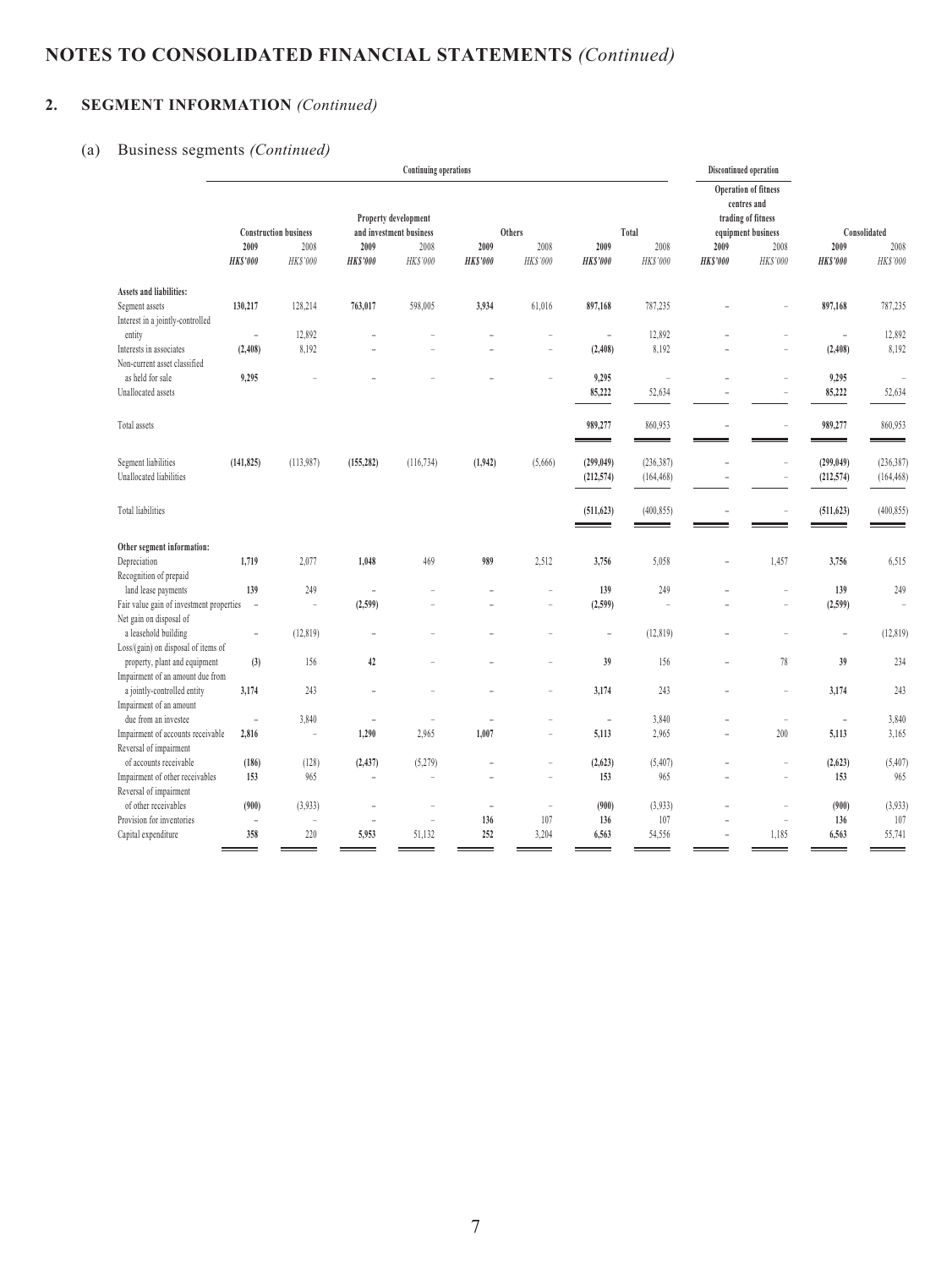#### **2. SEGMENT INFORMATION** *(Continued)*

#### (b) Geographical segments

The following table presents revenue and certain asset and expenditure information for the Group's geographical segments for the years ended 31 March 2009 and 2008.

|                                                  | <b>Hong Kong</b> |                 | <b>Mainland China</b> |                 | Consolidated   |           |  |
|--------------------------------------------------|------------------|-----------------|-----------------------|-----------------|----------------|-----------|--|
|                                                  | 2009             | 2008            | 2009                  | 2008            | 2009           | 2008      |  |
|                                                  | <b>HK\$'000</b>  | <b>HK\$'000</b> | <b>HK\$'000</b>       | <b>HK\$'000</b> | <b>HKS'000</b> | HK\$'000  |  |
| Segment revenue:                                 |                  |                 |                       |                 |                |           |  |
| Sales to external customers<br>Attributable to a | 282,486          | 262,916         | 415,708               | 365,205         | 698,194        | 628,121   |  |
| discontinued operation                           |                  | (6,170)         | $\qquad \qquad$       | (22, 164)       |                | (28, 334) |  |
| Revenue from                                     |                  |                 |                       |                 |                |           |  |
| continuing operations                            | 282,486          | 256,746         | 415,708               | 343,041         | 698,194        | 599,787   |  |
| Other segment information:                       |                  |                 |                       |                 |                |           |  |
| Segment assets                                   | 114,372          | 127,007         | 874,905               | 733,946         | 989,277        | 860,953   |  |
| Capital expenditure                              | 483              | 1,248           | 6,080                 | 54,493          | 6,563          | 55,741    |  |

#### **3. REVENUE, OTHER INCOME AND GAINS**

Revenue, which is also the Group's turnover, represents the aggregate of gross revenue earned from construction works and the net amount of maintenance works invoiced, property development and investment business, trading of medical equipment, provision of related installation and maintenance services and an appropriate proportion of income from operation of fitness centres and trading of fitness equipment.

An analysis of revenue, other income and gains is as follows:

|                                                           | Group          |                 |  |
|-----------------------------------------------------------|----------------|-----------------|--|
|                                                           | 2009           | 2008            |  |
|                                                           | <b>HKS'000</b> | <b>HK\$'000</b> |  |
| Revenue                                                   |                |                 |  |
| Income from construction contracting and related business | 591,014        | 445,680         |  |
| Income from property development and investment business  | 94,990         | 128,140         |  |
| Income from trading of medical equipment, provision       |                |                 |  |
| of related installation and maintenance services          | 12,190         | 25,967          |  |
| Attributable to continuing operations reported            |                |                 |  |
| in the consolidated income statement                      | 698,194        | 599,787         |  |
| Income from operation of fitness centres and              |                |                 |  |
| trading of fitness equipment attributable                 |                |                 |  |
| to a discontinued operation                               |                | 28,334          |  |
|                                                           | 698,194        | 628,121         |  |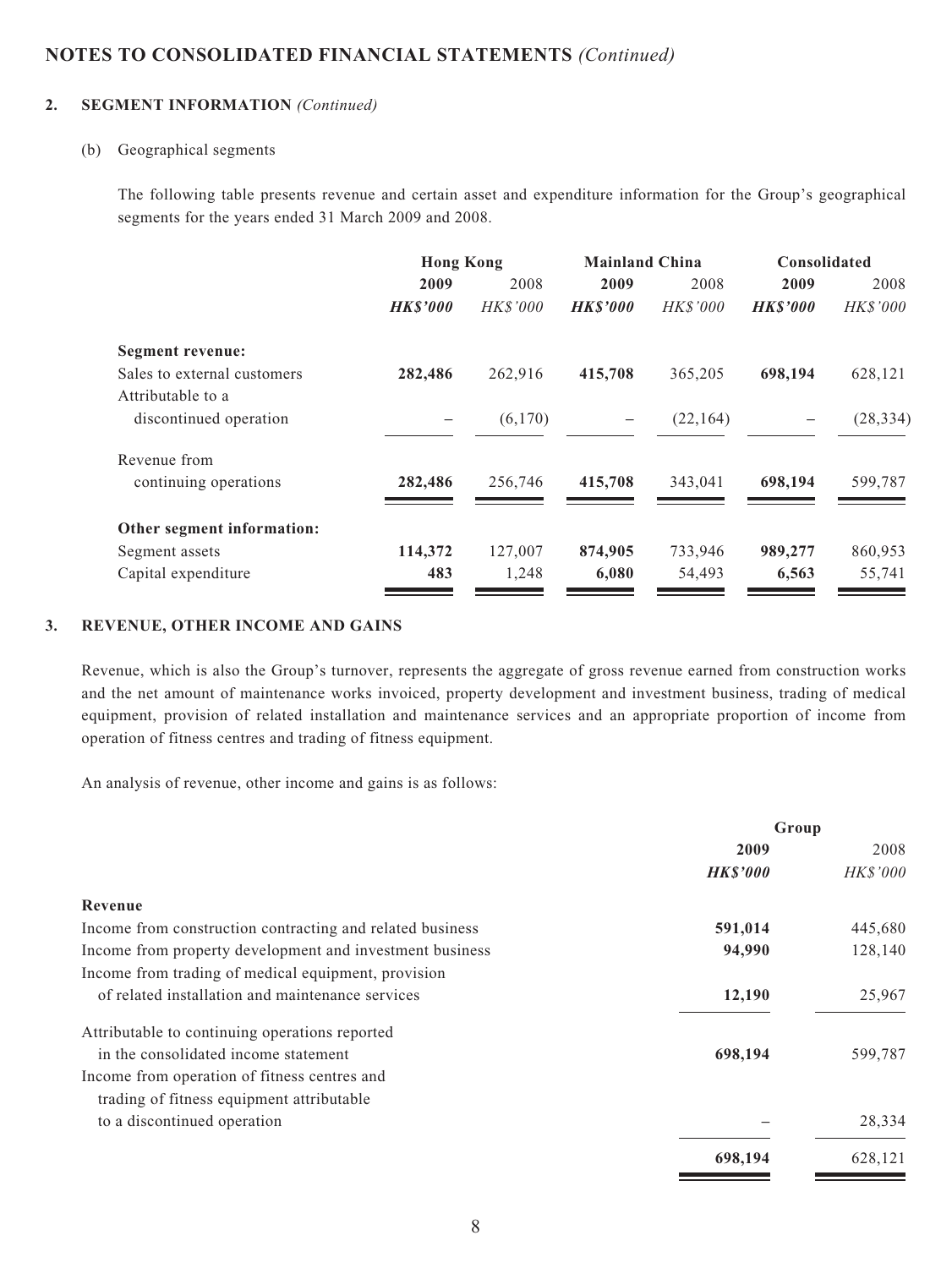# **3. REVENUE, OTHER INCOME AND GAINS** *(Continued)*

|                                                     | Group           |          |  |
|-----------------------------------------------------|-----------------|----------|--|
|                                                     | 2009            | 2008     |  |
|                                                     | <b>HK\$'000</b> | HK\$'000 |  |
| Other income and gains                              |                 |          |  |
| Bank interest income                                | 611             | 1,626    |  |
| Other interest income                               | 595             | 1,083    |  |
| Gross rental income                                 | 3,210           | 3,919    |  |
| Dividend income from available-for-sale investments |                 | 6,810    |  |
| Net gain on disposal of a leasehold building        |                 | 12,819   |  |
| Others                                              | 3,139           | 3,514    |  |
| Attributable to continuing operations reported      |                 |          |  |
| in the consolidated income statement                | 7,555           | 29,771   |  |
| Other income and gains from operation of fitness    |                 |          |  |
| centres and trading of fitness equipment            |                 |          |  |
| attributable to a discontinued operation:           |                 |          |  |
| Bank interest income                                |                 | 17       |  |
| Others                                              |                 | 1,026    |  |
|                                                     | 7,555           | 30,814   |  |

#### **4. FINANCE COSTS**

| Group           |                 |  |
|-----------------|-----------------|--|
| 2009            | 2008            |  |
| <b>HK\$'000</b> | <i>HK\$'000</i> |  |
|                 |                 |  |
| 9,185           | 11,410          |  |
| 1,077           | 1,050           |  |
|                 |                 |  |
| 10,262          | 12,460          |  |
| (2,649)         | (6,903)         |  |
| 7,613           | 5,557           |  |
|                 |                 |  |
| 7,613           | 5,497           |  |
|                 | 60              |  |
| 7,613           | 5,557           |  |
|                 |                 |  |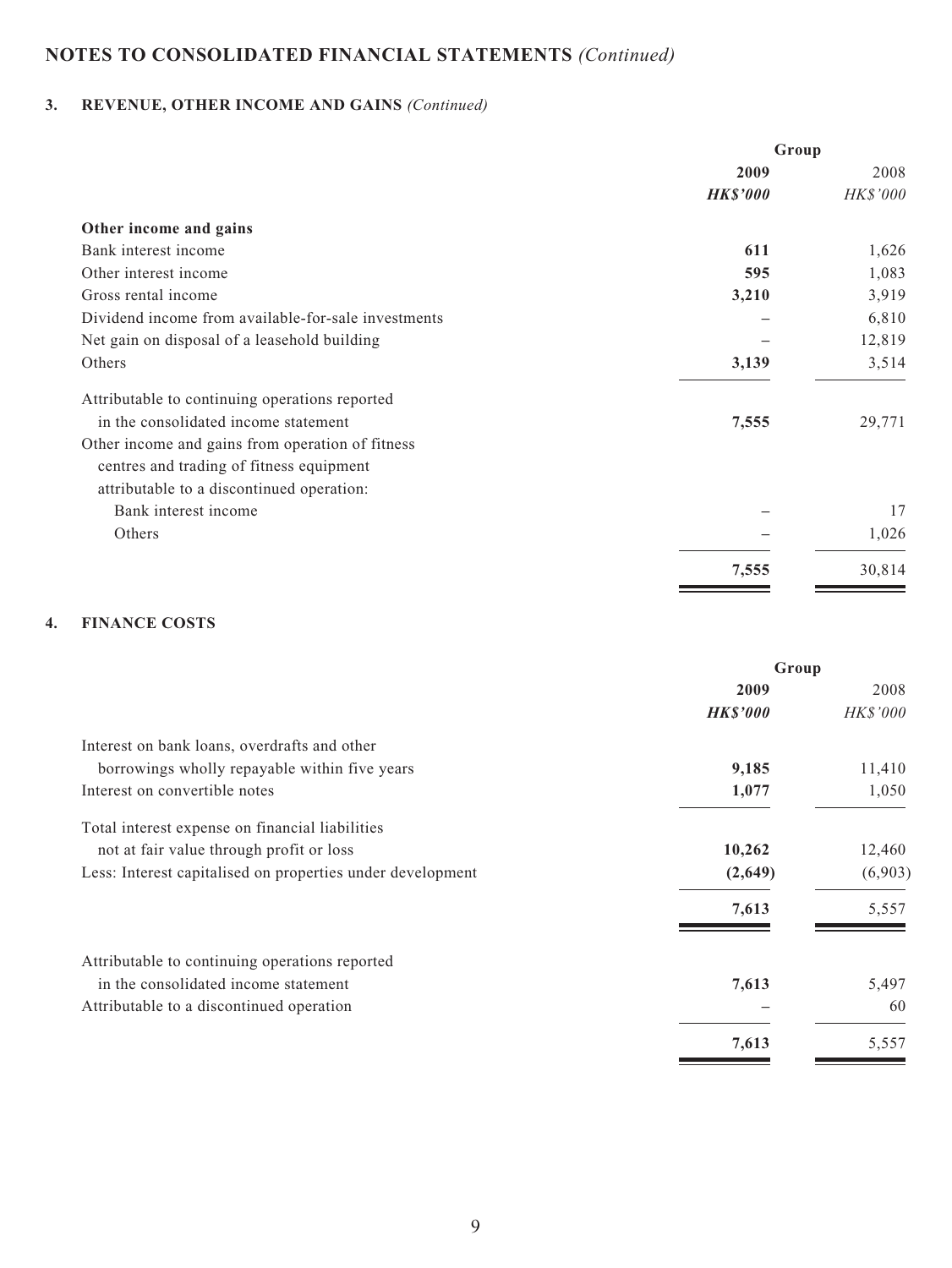#### **5. TAX**

Hong Kong profits tax has been provided at the rate of 16.5% on the estimated assessable profits arising in Hong Kong during the year. The lower Hong Kong profits tax rate is effective from the year of assessment 2008/09, and so is applicable to the assessable profits arising in Hong Kong for the whole year ended 31 March 2009. No Hong Kong profits tax had been provided in the prior year as the Group's subsidiaries either did not generate any assessable profits arising in Hong Kong during that year or had available tax losses brought forward from prior years to offset the assessable profits generated during that year. Taxes on profits assessable elsewhere have been calculated at the rates of tax prevailing in the jurisdictions in which the Group operates, based on existing legislation, interpretations and practices in respect thereof.

Land Appreciation Tax ("LAT") in Mainland China is levied at progressive rates ranging from 30% to 60% on the appreciation of land value, being the proceeds from the sale of properties less deductible expenditures including amortisation of land use rights, borrowing costs and all property development expenditures.

|                                                           | Group           |          |  |
|-----------------------------------------------------------|-----------------|----------|--|
|                                                           | 2009            | 2008     |  |
|                                                           | <b>HK\$'000</b> | HK\$'000 |  |
| Current – Hong Kong                                       |                 |          |  |
| Charge for the year                                       | 9               |          |  |
| $Current - Elsewhere$                                     |                 |          |  |
| Charge for the year                                       | 9,360           | 8,095    |  |
| Underprovision/(overprovision) in prior years             | (21)            | 4,657    |  |
| Deferred                                                  | 3,757           | 262      |  |
| LAT in Mainland China                                     | 11,849          | 5,657    |  |
| Total tax charge for the year                             | 24,954          | 18,671   |  |
| Represented by:                                           |                 |          |  |
| Tax credit attributable to a discontinued operation       |                 | (8)      |  |
| Tax charge attributable to continuing operations reported |                 |          |  |
| in the consolidated income statement                      | 24,954          | 18,671   |  |
|                                                           | 24,954          | 18,663   |  |
|                                                           |                 |          |  |

#### **6. EARNINGS PER SHARE ATTRIBUTABLE TO ORDINARY EQUITY HOLDERS OF THE COMPANY**

The calculation of basic earnings per share amounts is based on the profit for the year attributable to ordinary equity holders of the Company, and the weighted average number of ordinary shares in issue during the year, as adjusted to reflect the share repurchase during the year ended 31 March 2009.

The calculation of diluted earnings per share amounts is based on the profit for the year attributable to ordinary equity holders of the Company, adjusted to reflect the interest on the convertible notes. The weighted average number of ordinary shares used in the calculation is the number of ordinary shares in issue during the year, as used in the basic earnings per share calculation, and the weighted average number of ordinary shares assumed to have been issued at no consideration on the deemed exercise or conversion of all dilutive potential ordinary shares into ordinary shares.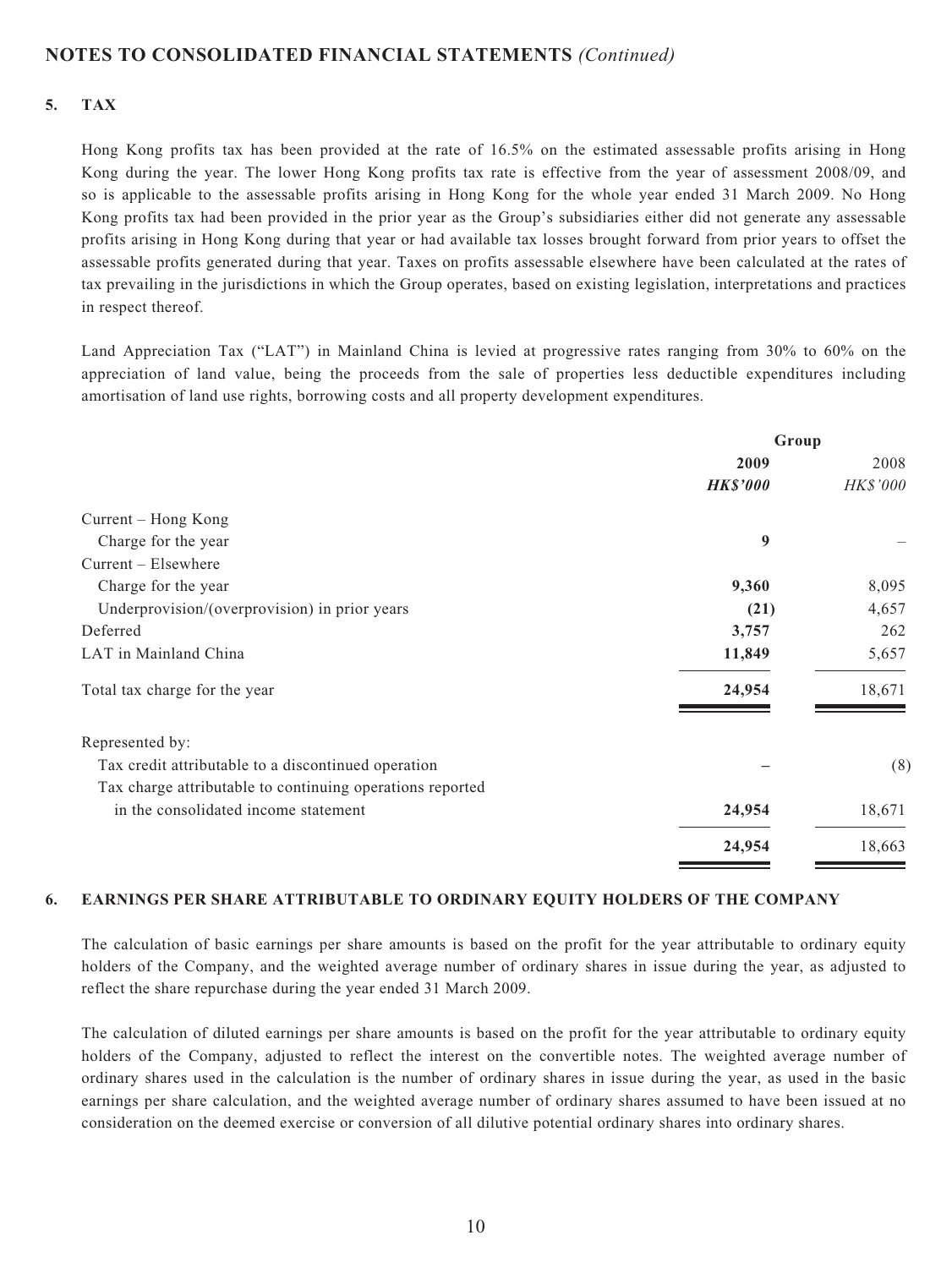#### **6. EARNINGS PER SHARE ATTRIBUTABLE TO ORDINARY EQUITY HOLDERS OF THE COMPANY**  *(Continued)*

The calculations of basic and diluted earnings per share are based on:

|                                                                | Group                   |             |
|----------------------------------------------------------------|-------------------------|-------------|
|                                                                | 2009                    | 2008        |
|                                                                | <b>HK\$'000</b>         | HK\$'000    |
| Earnings                                                       |                         |             |
| Profit/(loss) attributable to ordinary equity holders of the   |                         |             |
| Company, used in the basic earnings per share calculation:     |                         |             |
| From continuing operations                                     | 12,570                  | 22,020      |
| From a discontinued operation                                  |                         | (5,127)     |
|                                                                | 12,570                  | 16,893      |
| Interest on convertible notes                                  | 1,077                   | 1,050       |
| Profit attributable to ordinary equity holders of the          |                         |             |
| Company before interest on convertible notes                   | 13,647                  | 17,943      |
| Attributable to:                                               |                         |             |
| Continuing operations                                          | 13,647                  | 23,070      |
| Discontinued operation                                         |                         | (5,127)     |
|                                                                | 13,647                  | 17,943      |
|                                                                | <b>Number of shares</b> |             |
|                                                                | 2009                    | 2008        |
| <b>Shares</b>                                                  |                         |             |
| Weighted average number of ordinary shares in issue during     |                         |             |
| the year used in the basic earnings per share calculation      | 570,127,894             | 572,634,425 |
| Effect of dilution-weighted average number of ordinary shares: |                         |             |
| Share options                                                  |                         | 697,314     |
| Convertible notes                                              | 35,000,000              | 35,000,000  |
|                                                                | 605,127,894*            | 608,331,739 |

\* Because the diluted earnings per share amount is increased when taking the convertible notes into account, the convertible notes had an anti-dilutive effect on the basic earnings per share for the year and were ignored in the calculation of diluted earnings per share. Therefore, diluted earnings per share amounts are based on the profit for the year of HK\$12,570,000 and the weighted average of 570,127,894 ordinary shares in issue during the year.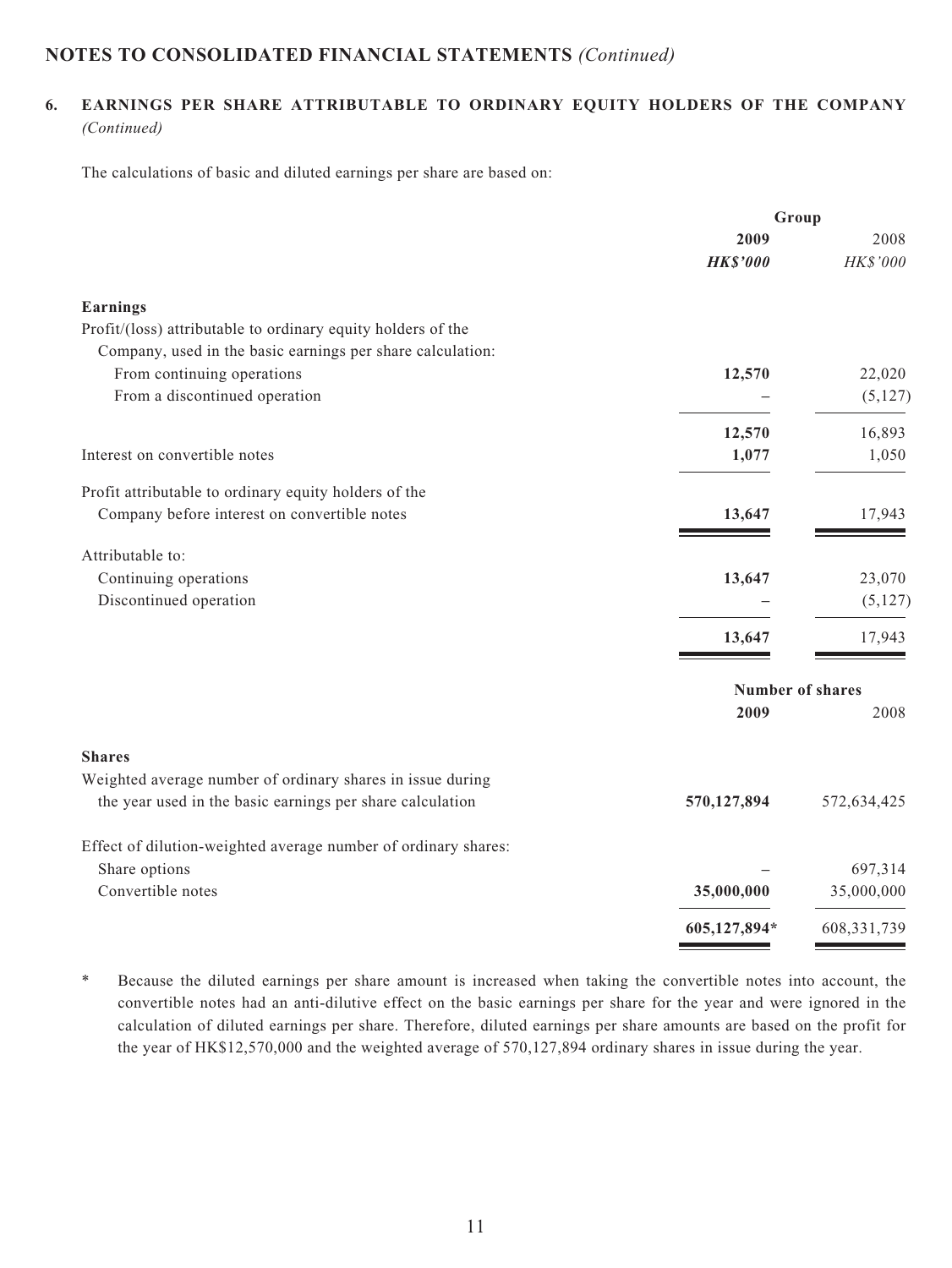#### **7. ACCOUNTS RECEIVABLE**

The Group's trading terms with its customers are mainly on credit. The credit period is generally 90 days for the sale of trading goods and 180 days for the sale of completed properties held for sale. For retention monies receivable in respect of construction works carried out by the Group, the due dates are usually one year after the completion of the construction works. Each customer has a maximum credit limit. The Group seeks to maintain strict control over its outstanding receivables. Overdue balances are reviewed regularly by senior management. In view of the aforementioned and the fact that the Group's accounts receivable relate to a large number of diversified customers, there is no significant concentration of credit risk. Accounts receivable are non-interest-bearing.

An aged analysis of the accounts receivable as at the balance sheet date, based on the invoice date and net of provision, is as follows:

|                             | Group           |          |  |
|-----------------------------|-----------------|----------|--|
|                             | 2009            | 2008     |  |
|                             | <b>HK\$'000</b> | HK\$'000 |  |
| Current to 90 days          | 32,153          | 25,636   |  |
| 91 to 180 days              | 5,989           | 7,061    |  |
| 181 to 360 days             | 333             | 5,797    |  |
| Over 360 days               | 13,662          | 13,727   |  |
|                             | 52,137          | 52,221   |  |
| Retention monies receivable | 7,335           | 4,629    |  |
| Total                       | 59,472          | 56,850   |  |

#### **8. ACCOUNTS PAYABLE**

An aged analysis of the accounts payable as at the balance sheet date, based on the invoice date, is as follows:

|                    | Group           |          |
|--------------------|-----------------|----------|
|                    | 2009            | 2008     |
|                    | <b>HK\$'000</b> | HK\$'000 |
| Current to 90 days | 36,713          | 25,544   |
| 91 to 180 days     | <b>260</b>      | 2        |
| 181 to 360 days    | 277             | 1,043    |
| Over 360 days      | 7,019           | 6,272    |
|                    | 44,269          | 32,861   |

Accounts payable are non-interest-bearing and are normally settled on 30-day terms.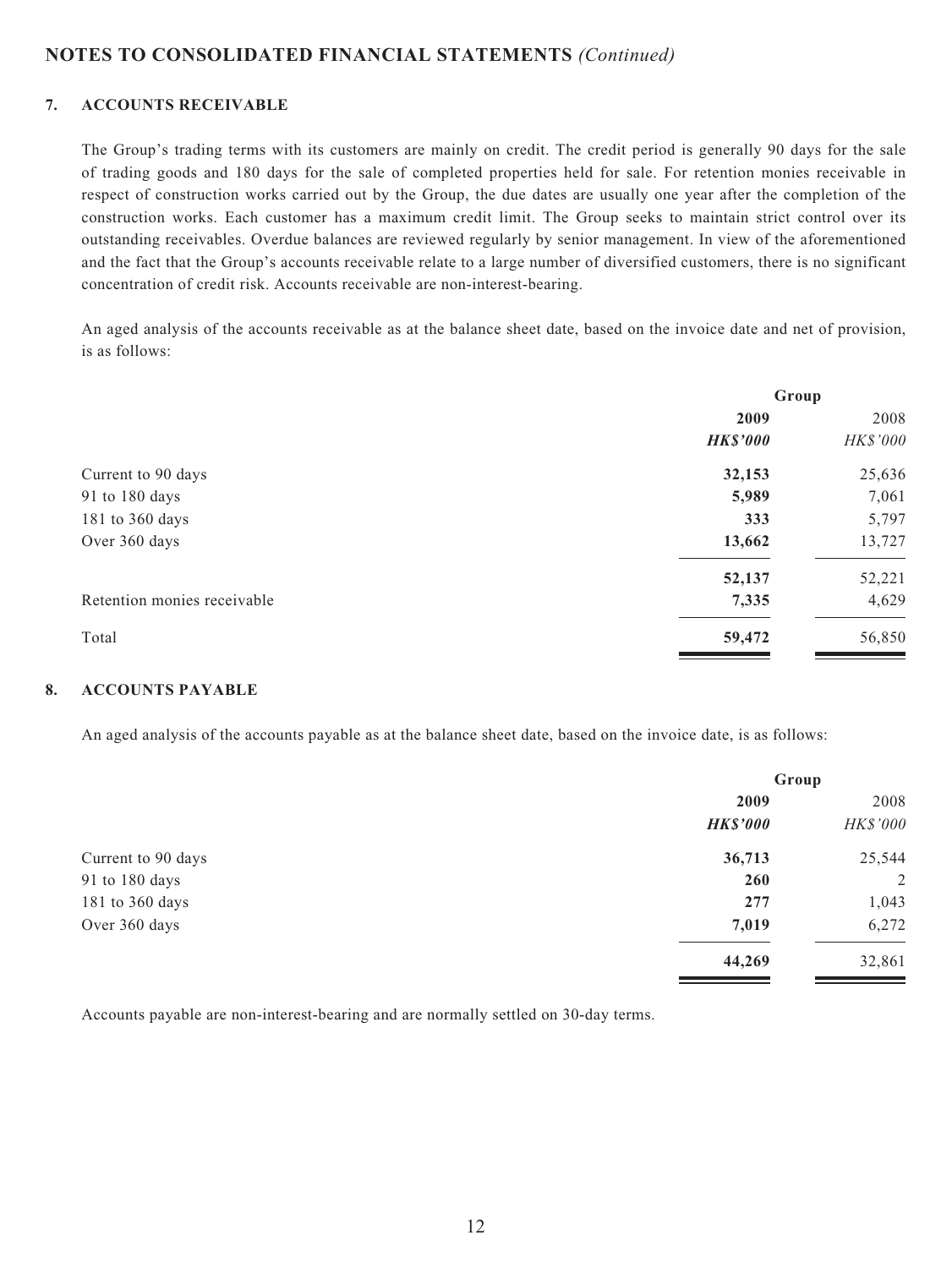#### **DIVIDENDS**

No interim dividend was paid during the year and the Directors do not recommend the payment of final dividend in respect of the year (2008: Nil).

#### **CLOSURE OF REGISTER OF MEMBERS**

The Register of Members of the Company will be closed from 1 September 2009 to 6 September 2009, both days inclusive, during which period no transfer of shares in the Company will be registered. In order to determine the identity of members who are entitled to attend and vote at the Annual General Meeting to be held on 7 September 2009, all transfer of shares in the Company accompanied by the relevant share certificates must lodged with the Company's branch shares registrar in Hong Kong, Tricor Tengis Limited, at 26th Floor, Tesbury Centre, 28 Queen's Road East, Hong Kong not later than 4:30 p.m. on 31 August 2009.

## **POST BALANCE SHEET EVENTS**

(a) On 6 May 2009, Deson Development Holdings Limited ("DDHL"), a wholly-owned subsidiary of the Company entered into a shareholders' agreement with Skill Achieve Investments Limited ("Skill Achieve"), an independent third party, pursuant to which the parties agreed to form a joint venture company named Deson Development International Holdings Investment Limited ("DDIHIL"). DDIHIL will invest in a 10% equity interest in Zhejiang Construction Investment Group Company Limited ("ZJC"), a state-owned enterprise in the PRC as reorganised under a reorganisation scheme. ZJC is principally engaged in the businesses of construction investment management and construction contracting in the PRC as a main contractor.

According to the above mentioned shareholders' agreement and a supplementary agreement dated 25 June 2009, the issued share capital of DDIHIL will be owned as to 20% by DDHL and 80% by Skill Achieve. In order to finance the investment in the 10% equity interest in ZJC, DDHL and Skill Achieve agreed to advance shareholders' loans to DDIHIL in proportion to their respective equity interests in DDIHIL. Accordingly, DDHL shall advance a total amount of RMB29 million and Skill Achieve shall advance a total amount of RMB116 million to DDIHIL. Up to the date of this announcement, shareholders' loan in the amount of RMB8.7 million has been advanced by DDHL to DDIHIL.

(b) On 23 April 2009, the convertible notes issued in prior years were fully redeemed at HK\$15,750,000.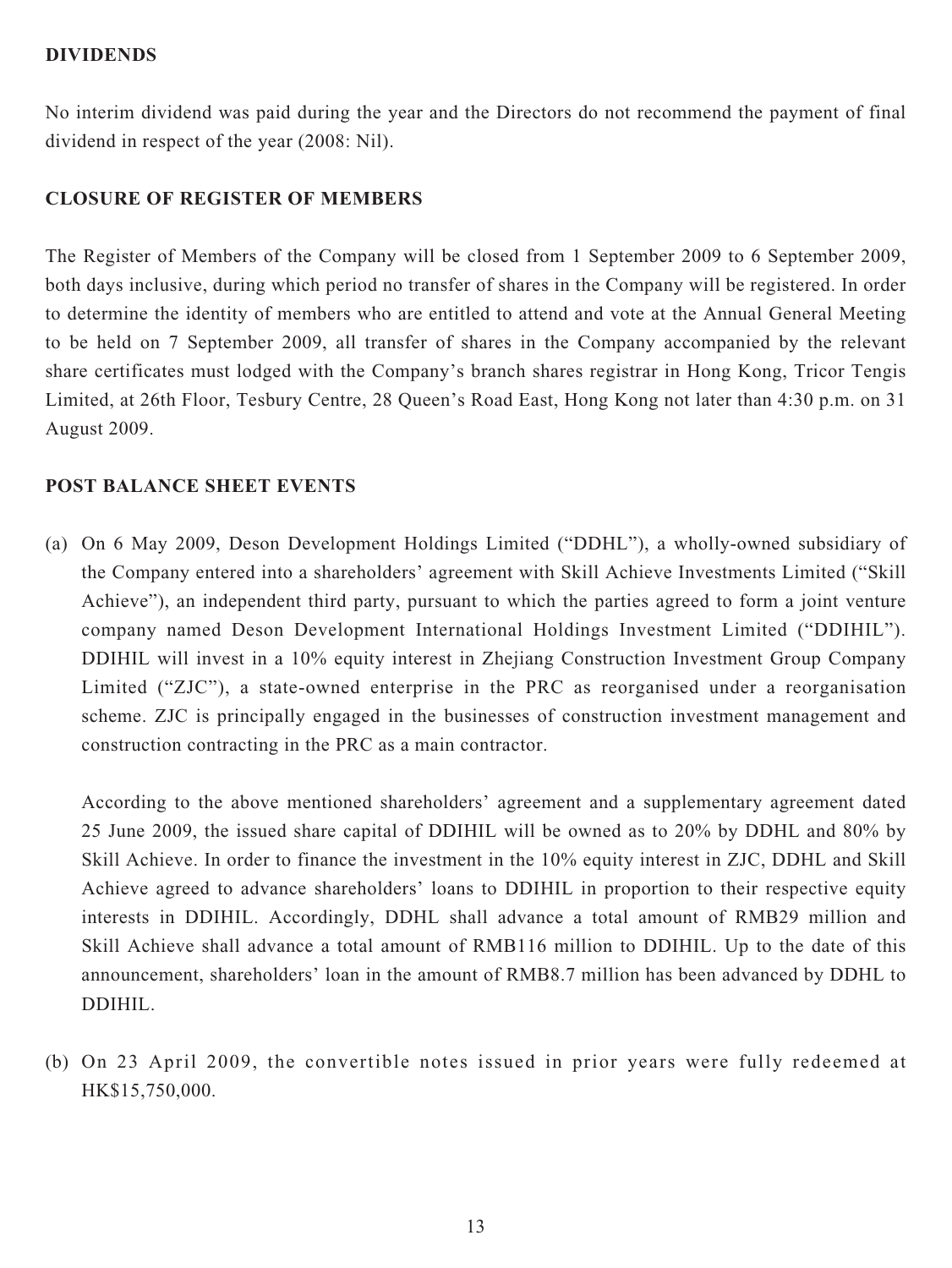#### **MANAGEMENT DISCUSSION AND ANALYSIS**

#### **BUSINESS REVIEW**

The Group's turnover for the year was HK\$698,194,000 which represented an increase of 16% as compared with last year. The net profit attributable to equity holders of the Company amounted to approximately HK\$12,570,000 representing a decrease of 26% as compared with last year. Earning per share is approximately HK2.20 cents.

The Group's major business segment during the year comprises (i) construction, as a main contractor, as well as the provision of contracting intelligent building engineering, and electrical and mechanical ("E&M") services; (ii) property development and investment; and (iii) trading of medical equipment, provision of related installation and maintenance services.

During the year, the Group completed projects such as the main contractor for development of Good Hope School at Ngau Chi Wan, Hong Kong, renovation of external wall finishing of Saint Joseph's Catholic Church, Hong Kong, building services installation for the construction of primary schools in Yuen Long and Shamshuipo, Hong Kong, additional columbarium at Diamond Hill, Hong Kong, decoration of Prada shop at Xian, PRC, supply and installation of granite and marble for Jiu Guang Department Store, Life Style Mall in Suzhou, PRC. In current year, the Group continued the strong growth in last year and generated 33% more revenue in this segment as compared to that of last year.

More to note, during the year, the Group had completed phase IV of Asian Villas City Square, Haikou, Hainan Province and Phase I of Century Place, Kaifeng, Henan Province. The Group sold certain units of Asian Villas City Square, Haikou, certain service apartments of Parkview Garden, Shanghai, and certain units of Phase I of Century Place, Kaifeng, which contributed a meaningful turnover and profit to the Group. However, due to the global economic downturn commencing from the third quarter of 2008, PRC economy was unavoidably affected by it, and the undermined consumer sentiment seriously affected the customers' purchase attitude of long term capital assets, therefore, sales generated from this segment decreased by 26% as compared to that of last year. In September 2007, Asian Villas City Square was awarded one of the "Top 100 Best Property in China for year 2007 (third anniversary)". In May 2008, the Company was awarded one of the "Top 500 Most Influential Property Development Enterprise in China" for year 2008, by 2008亞洲(博鰲)房地產領袖峰會.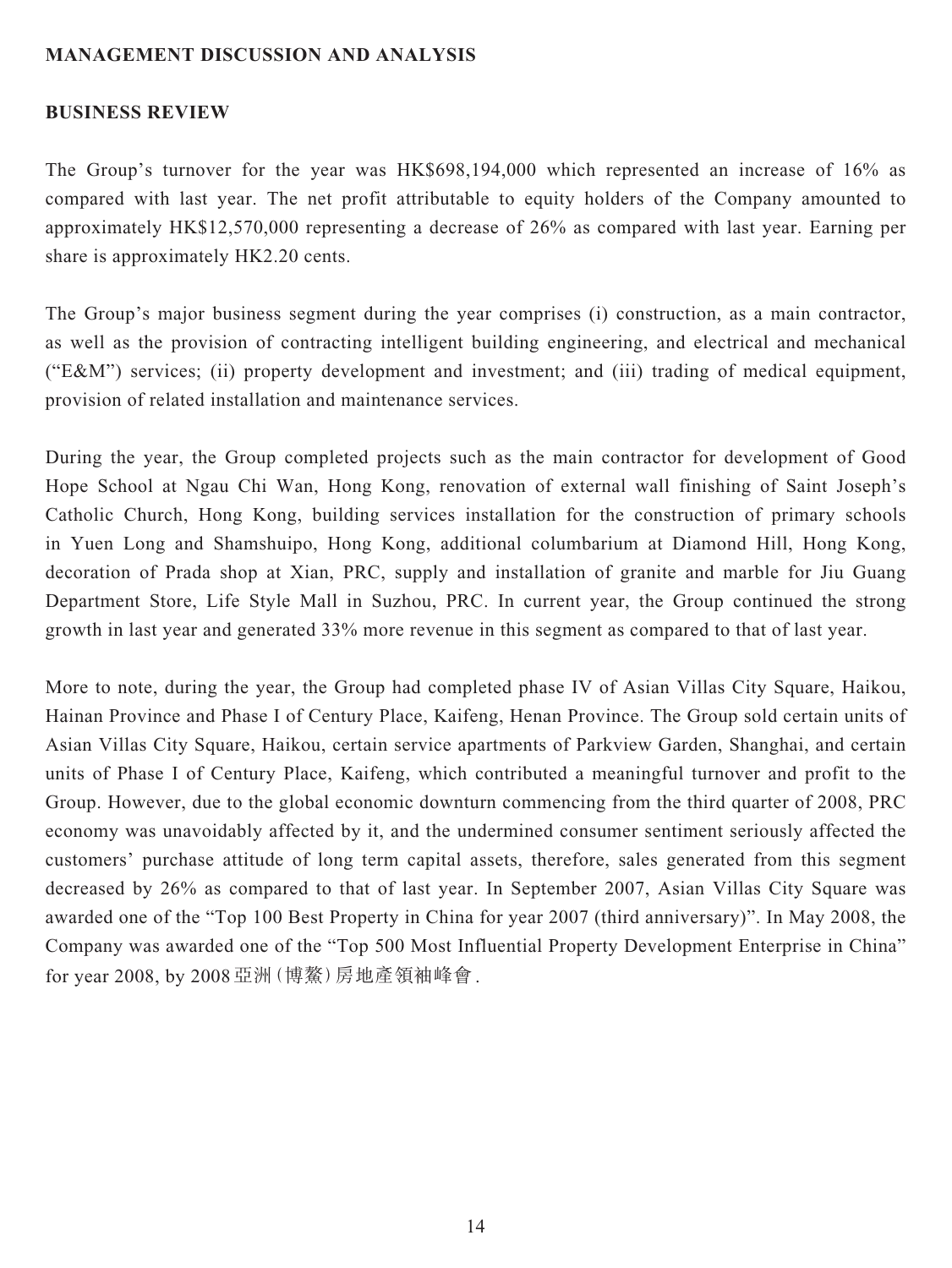#### **FINANCIAL REVIEW**

#### **Turnover**

During the year, the Group's turnover surged to HK\$698 million, increased by 16% as compared to last year, and is the highest turnover in history. The impetus behind such notable growth can largely be traced to our effective efforts to expand our customer base in the construction and contracting segment in the last two years, the construction and contracting segment itself also set a new high record in history. Such growth is partly offset by the contraction in the property development and investment segment where customers are tended to delay the purchase long term capital asset when confronting the financial tsunami. Turnover generated from construction contracting business, property development and investment business and other business amounted to approximately HK\$591 million, HK\$95 million, HK\$12 million respectively, which represent an increase by 33%, a decrease by 26% and a decrease by 53% respectively as compared to last year. For the fitness centre operation and fitness equipment trading business, since the Group had disposed of it's 100% interest in Fitness Concept Limited on 30 September 2007, half year's result in this business was accounted for in the last year, and no turnover is generated from this business in this year.

#### **Gross profit margin**

During the year under review, the Group's gross profit margin from the continuing operations was approximately 16%, up by 2% as compared to last year's 14%, this is mainly contributed from the construction contracting business, which the segment gross profit margin is up by 3% due to the supply and installation of granite and marble conducted during the year in PRC, which had a comparatively higher gross profit margin as compared to other tradition construction contracting work.

#### **Liquidity and financial resources**

As at 31 March 2009, the Group had total assets of HK\$989,277,000, which is financed by total liabilities, shareholders' equity and minority interests of HK\$511,623,000, HK\$474,047,000 and HK\$3,607,000, respectively. The Group's current ratio at 31 March 2009 was 1.60 compared to 1.80 at 31 March 2008.

The gearing ratio for the Group is 10% (2008: 13%). It was calculated based on the non-current liabilities of HK\$51,457,000 (2008: HK\$69,175,000) and long term capital (equity and non-current liabilities) of HK\$529,111,000 (2008: HK\$529,273,000). The improvement was mainly derived from the decrease in the level of long term borrowings of the Group during the year.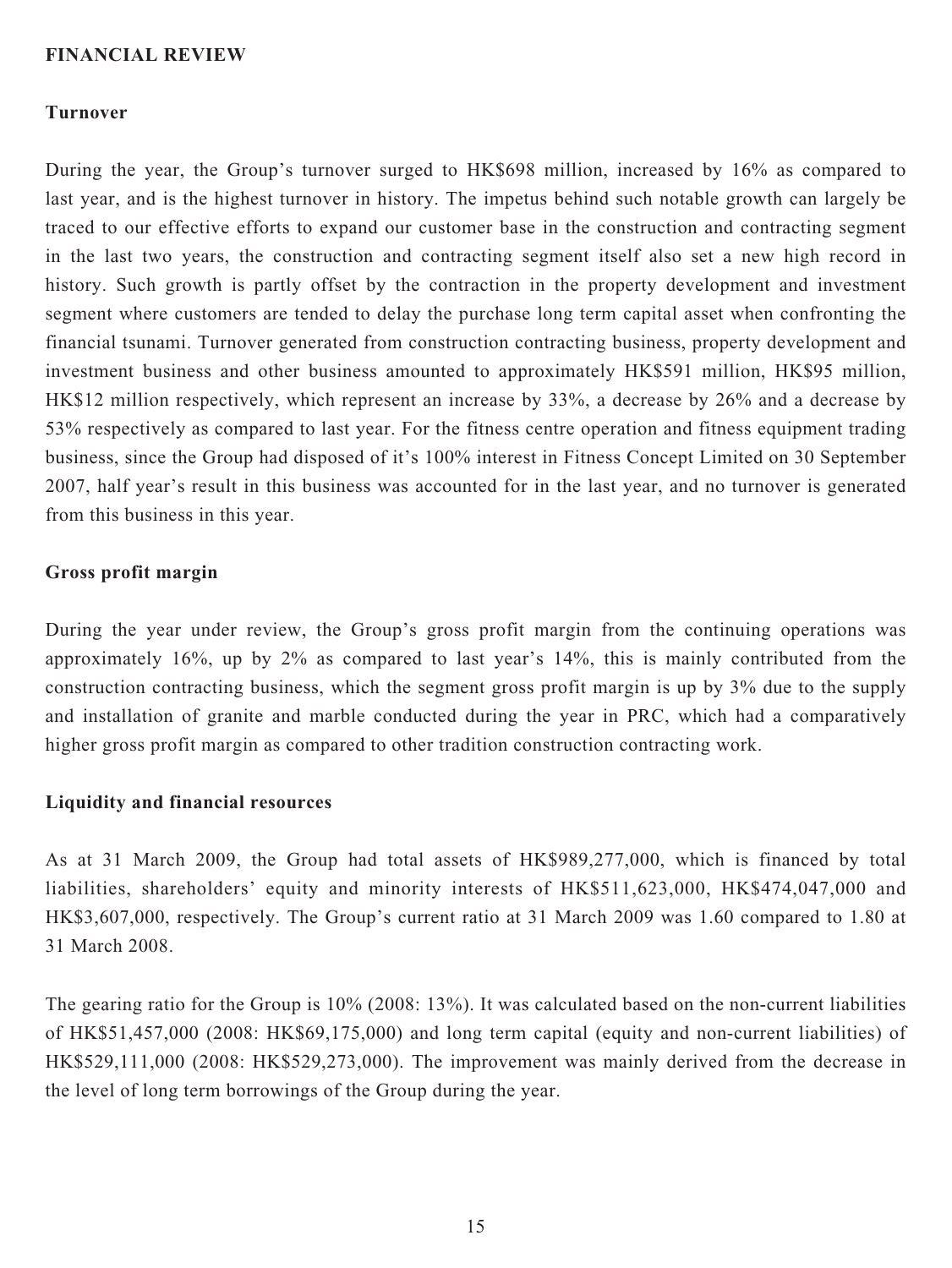## **Capital expenditure**

Total capital expenditure for the year was approximately HK\$7 million, which are mainly used in the purchase of leasehold improvements in connection with the property investment business in PRC.

## **Contingent liabilities**

At the balance sheet date, there were no significant contingent liabilities for the Group.

#### **Commitments**

At the balance sheet date, there were no significant commitments for the Group.

#### **Charges on group assets**

Assets with carrying value of HK\$372,184,000 were pledged as security for the Group's banking facilities.

## **Treasury policies**

The Director will continue to follow a prudent policy in managing its cash balances and maintain a strong and healthy liquidity to ensure that the Group is well placed to take advantage of growth opportunities for the business. In view of the expected development for the property development projects in Kaifeng and Huizhou, PRC, the Group will take consideration on the Renminbi fund planning to adequately finance these projects. Interest for the current bank borrowings were mainly on floating rate basis and the bank borrowings were principally denominated in Hong Kong dollars and Renminbi, hence, there is no significant exposure to foreign exchange rate fluctuations.

#### **Exchange risk exposure**

The Group's receivables and payables were denominated mainly in Hong Kong dollar and Renminbi. Since some of the Group's business are based in the PRC, the continuing appreciation of RMB inevitably increase the development cost and operating cost, however, the fluctuation in RMB is still mild for the time being and the PRC operation is naturally hedged by the future RMB receivables, therefore the management does not foresee any significant foreign currency exposure.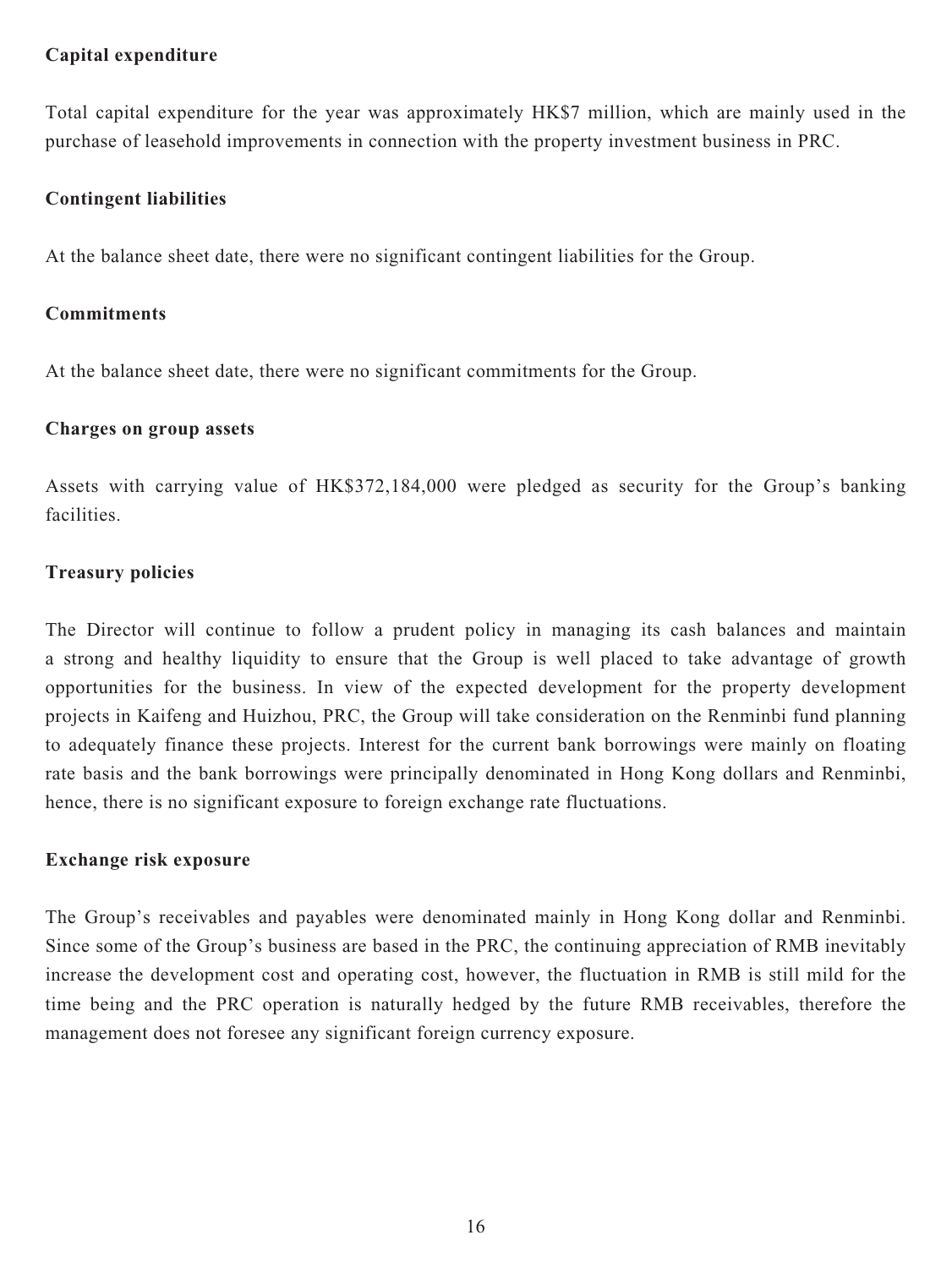## **PROSPECT**

## **Construction business (including E&M works)**

The Group will uphold an on-going parallel development of its construction business (including E&M works) in both the PRC and Hong Kong. With its proven track records and adequate expertise in the main contracting business, in April 2006, the Group had been promoted from "List of Approved Contractors for Public Works under Group C (on probation) of the Building Category under Environment, Transport and Works Bureau of the HKSAR" to "List of Approved Contractors for Public Works under Group C of the Building Category under Environment, Transport and Works Bureau of the HKSAR". Together with the license in Group II under the "Turn-key Interior Design and Fitting-out Works" under the "List of Approved Suppliers of Materials and Specialist Contractors for Public Works" and the 11 licenses held under the "List of Approved Suppliers of Materials and Specialist Contractors for Public Works under Environment, Transport and Works Bureau of the Government of the HKSAR", enables the Group to take an active part in the construction business development (including E&M works).

During the year, new projects such as main contractor for foundation work of an industrial building and ancillary office at Fanling, Hong Kong, building services installation for the extension to Jockey Club Elaine Field School, Tai Po, Hong Kong, design, supply and installation of fine screen and replacement of fine screen of preliminary treatment works at North Point and Central, Hong Kong, provision of electronic systems installation, modification, repair and maintenance works at various sewage treatment works and their outstations for region 2, Hong Kong, renovation for a condominium's club house in Beijing, PRC, renovation for a hotel in Beijing, PRC were granted. As at the date of this announcement, the Group has contracts on hand with a total contract sum of over HK\$804 million.

#### **Property development and investment**

Asian Villas City Square, Haikou, Hainan Province is developed into a residential and commercial complex with a total gross floor area of approximately 117,000 sq. metres. Construction were completed during the year. Up to the date of this announcement, the total sales contract sum achieved amounted to approximately RMB237 million.

On 9 June 2005, the Group has been granted the land use rights of a development site in Long Ting district of the city of Kaifeng. The Directors intend to develop a residential and commercial complex on the site with an estimated gross floor area of approximately 202,000 sq. metres. Up to now, gross floor area of 22,900 sq. metres had completed construction and started to contribute sales revenue to the Group, the remaining of the land is under construction, processing smoothly, and it is expected the construction will be completed by 2011. In April 2007, the Group was granted another land use rights of a development site adjacent to the original site in Long Ting District, with gross floor area of approximately 25,000 sq. metres, the Directors intend to develop this additional site together with the original site.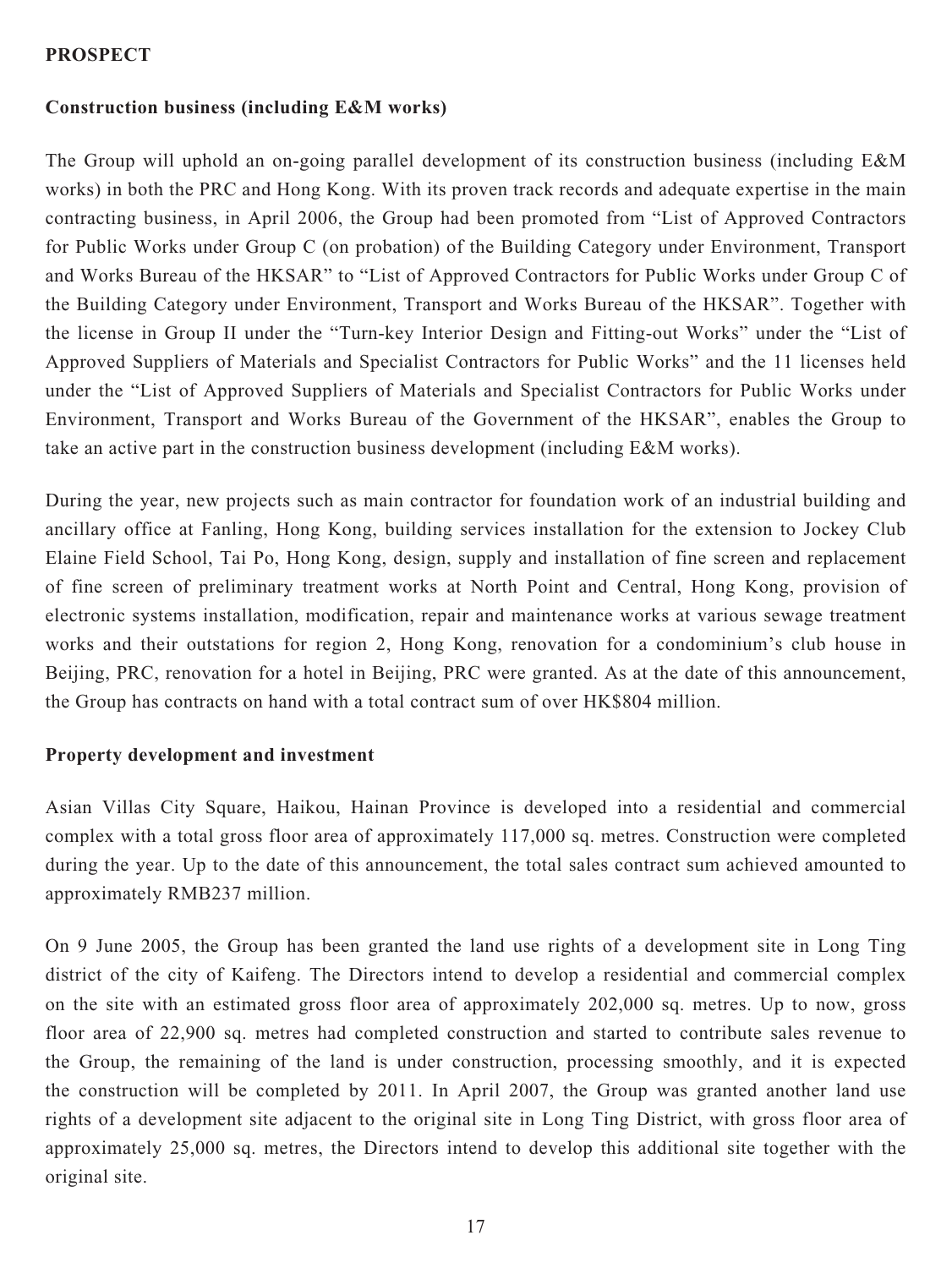On 2 November 2006, the Group obtained the land use rights of a development site in Huidong province of PRC. The Directors intend to develop residential villas on the site with an estimated gross floor area of approximately 220,796 sq. metres. It is expected the development will soon be commenced.

The Group purchased a hotel in Haikou, the capital of Hainan Province, PRC through the acquisition of a subsidiary in the prior years. The hotel has a gross floor area of 20,668 square metres. Up to the date of this announcement, the hotel is leased out to generate recurring rental income. In view of the great potential which Hainan Province has as an upscale tourist destination, the Directors consider the growth prospects to be promising.

Although the residual effect of the macro-economic tightening measures have added uncertainties to the growth of the PRC economy, the Directors believe that the austerity measure had only a moderate and short term impact on the property market in PRC. With strong sustained economic growth in PRC, coupled with the constant appreciation of RMB, the PRC property market offers tremendous opportunities, and the Group will continue to place emphasis on strengthening the property development and investment business, and may acquire additional land bank to richen its land reserve, specifically in the second and third tier cities in PRC which the market trend and growth potential is consistently increasing, however, the Group has no specific investment plan in relation to any particular project currently.

Noteworthy is the fact that Directors believe the hosting of the World Expo in Shanghai, PRC in 2010 will have a positive impact on the PRC property market and the property development and investment segment will continue to provide a sizable contribution to the Group's operating results in the coming years.

## **Trading of medical equipment**

With rising affluence especially in Hong Kong and the major cities in PRC, the consumers' increasing health awareness, especially among higher-income urban consumers, continued to create higher demand for medical equipments, and our effort in trading of medical equipment should continue to pay off in terms of sales growth and market penetration in PRC. In the coming year, we will expand our distribution channels and introducing a broader range of products to spur sales growth.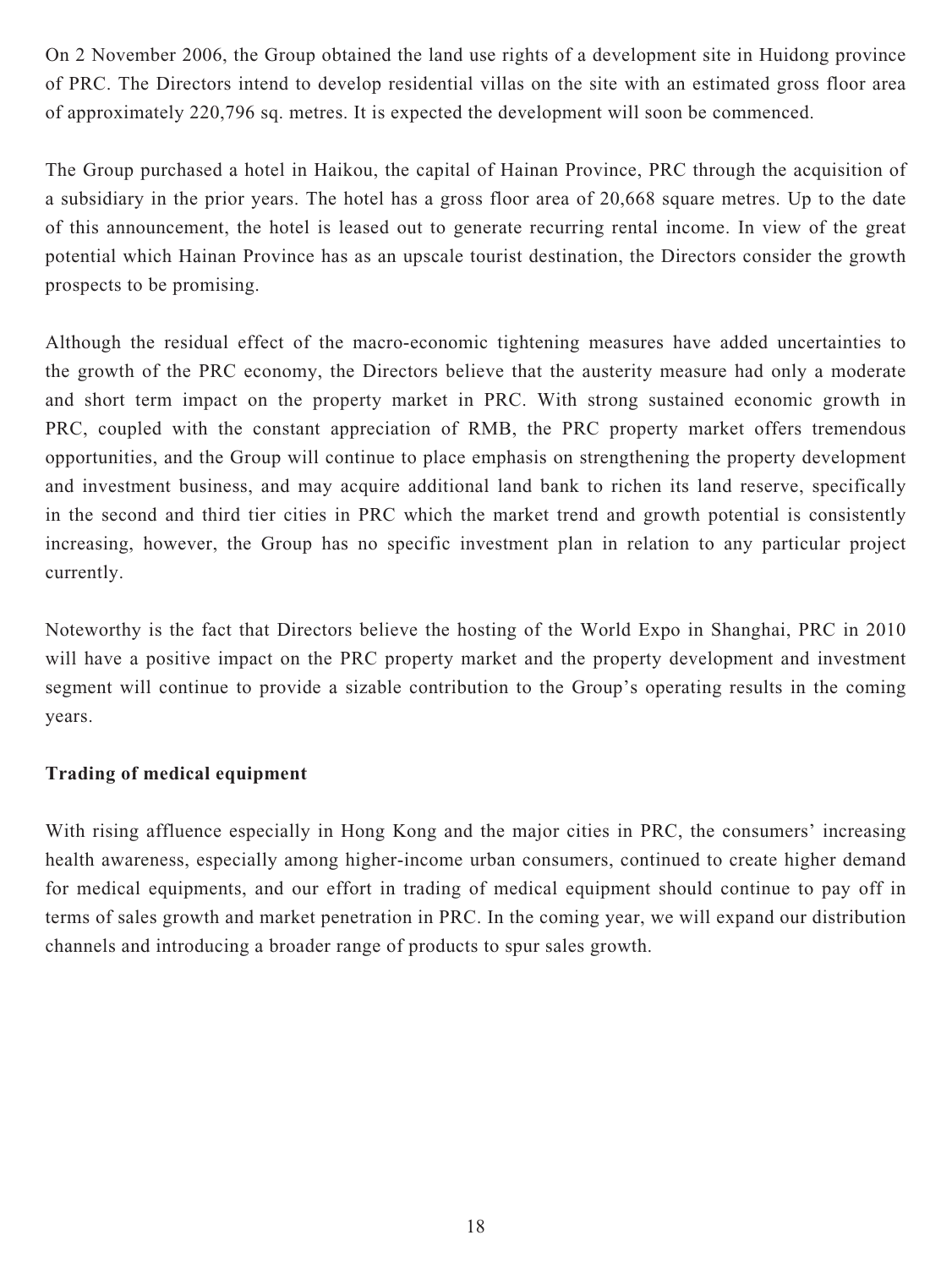The global economy has been seriously affected by the financial tsunami which commenced from the third quarter of 2008 and with no exception, Hong Kong and the PRC economy were adversely affected. Extensive rescue exercises through fiscal and monetary policies were undertaken by the governments of the major world economies and there are signs that the economies are beginning to restore stability, but the ultimate effects of such massive joint efforts are still to be seen. Since the first quarter of 2009, the property markets, notably in the PRC, has staged substantial recovery. The economy in the PRC appears to be least affected by the financial tsunami and there are indications that the PRC economy may be the first to recover. The Group remains optimistic of the medium to longer term prospects of the property sector in the PRC and continues to be committed to those projects that are being undertaken by the Group. On the other hand, following the recent financial tsunami, there was substantial change in the general investment climate and the Group has accordingly adopted a more vigorous and static approach in assessing new investment proposals.

## **HUMAN RESOURCES**

As at 31 March 2009, the Group has 125 employees, 18 of whom were based in the PRC. The total employee benefits expenses including Directors' emoluments for the year under review amounted to HK\$33 million as compared to HK\$41 million in last year. The discontinuance of the operation of fitness centres and trading of fitness equipment business on 30 September 2007 through the disposal of 100% shareholding interest in Fitness Concept Limited, and the discontinuance of the operation of fitness centres in Chengdu, PRC on 1 April 2008, have leaded to the decrease in number of staff and the total employee benefits expenses in the year under review as compared to last year.

The remuneration policy and package of the Group's employees are reviewed and approved by the Directors. Apart from pension funds, in order to attract and retain a high caliber of capable and motivated workforce, the Company offers discretionary bonus and share options to staff based on the individual performance and the achievements of the Company's targets.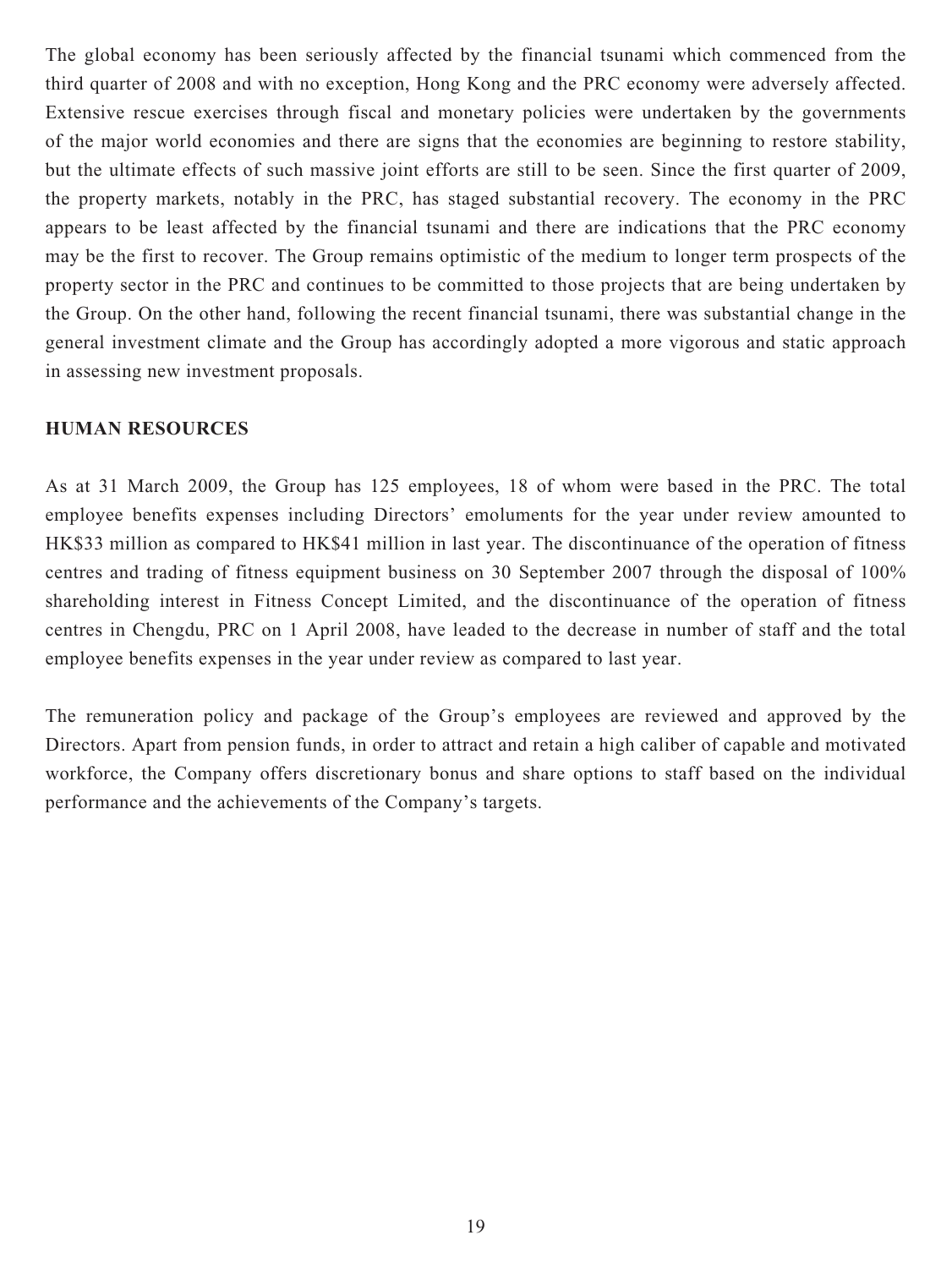#### **Purchase, redemption or sale of listed securities**

During the year, the Company purchased certain of its shares on the The Stock Exchange of Hong Kong Limited ("Stock Exchange") and these shares were subsequently cancelled by the Company. The Company considered that it is the best way of enhancing shareholder value and that it is in the best interest of the shareholders to return a substantial part of the surplus funds to them. The summary details of those transactions are as follows:

|                  | Number of          | Price per share |        | <b>Total</b> |  |
|------------------|--------------------|-----------------|--------|--------------|--|
| <b>Month</b>     | shares repurchased | <b>Highest</b>  | Lowest | price paid   |  |
|                  |                    | H K S'          | H K S' | HK\$'000     |  |
| <b>July 2008</b> | 400,000            | 0.270           | 0.260  | 106          |  |
| August 2008      | 190,000            | 0.320           | 0.320  | 61           |  |
| September 2008   | 1,095,000          | 0.275           | 0.248  | 292          |  |
| October 2008     | 2,920,000          | 0.260           | 0.184  | 615          |  |
| November 2008    | 730,000            | 0.200           | 0.170  | 137          |  |
| January 2009     | 40,000             | 0.125           | 0.125  | 5            |  |
| February 2009    | 390,000            | 0.125           | 0.120  | 47           |  |
|                  | 5,765,000          |                 |        | 1,263        |  |
|                  |                    |                 |        |              |  |

The repurchased shares were cancelled and an amount equivalent to the nominal value of these shares of HK\$577,000 was transferred from retained profits to the capital redemption reserve. The premium of HK\$686,000 paid on the repurchased shares and share repurchase expenses of HK\$17,000 were charged against the share premium account.

The purchase of the Company's shares during the year was effected by the Directors, pursuant to the mandate from shareholders received at the last annual general meeting, with a view to benefiting shareholders as a whole by enhancing the net asset value per share and earnings per share of the Group.

Except as disclosed above, neither the Company, nor any of its subsidiaries purchased, redeemed or sold any of the Company's listed securities during the year.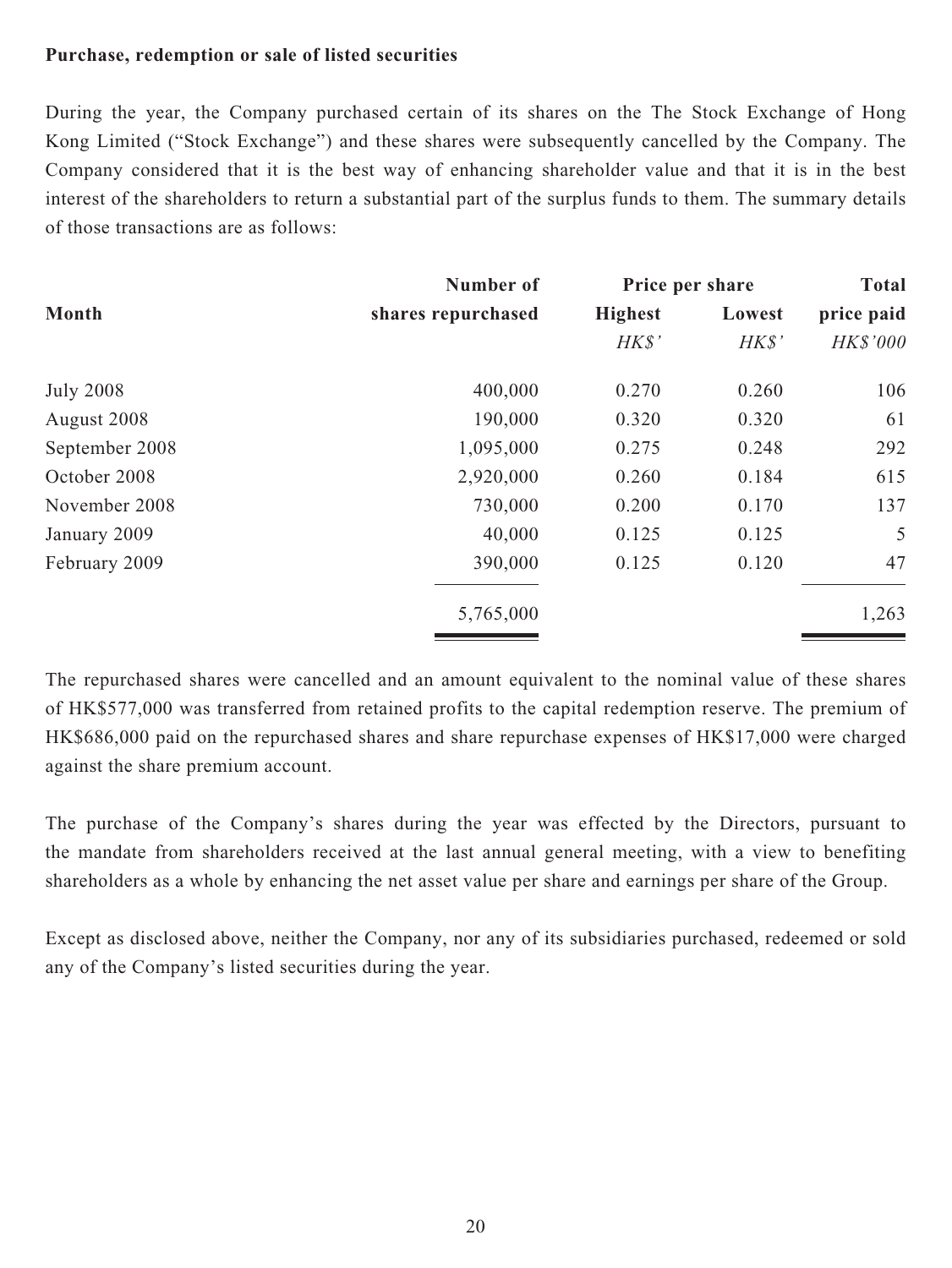#### **Corporate governance**

In the opinion of the Board, the Company has complied with most of the code provisions (''Code Provisions'') as set out in the Code on Corporate Governance Practices (''CG Code'') contained in Appendix 14 of the Rules Governing the Listing of Securities on the Stock Exchange ("Listing Rules") save for the deviation from the Code Provision A.4.1, details of which are explained below. The Company regularly reviews its corporate governance practices to ensure that these continue to meet the requirements of the CG Code.

# **Summary of deviation of the CG Code:**

# *Code Provision A.4.1*

Code Provision A.4.1 stipulates that non-executive Directors should be appointed for a specific term, subject to re-election.

The independent non-executive Directors are not appointed for a specific term. However, all nonexecutive Directors are subject to the retirement and rotation once every three years in accordance with the Company's Bye-Laws. As such, the Board considers that sufficient measures have been taken to ensure that the Company's corporate governance practices are comparable with those in the Code.

## **MODEL CODE FOR SECURITIES TRANSACTIONS**

The Company has adopted the Model Code for Securities Transactions by Directors of Listed Issuers (the "Model Code") as set out in Appendix 10 to the Listing Rules.

Specific enquiry has been made of all the Directors and the Directors have confirmed that they have complied with the Model Code throughout the year ended 31 March 2009.

The Company has adopted the same Model Code for securities transactions by employees who are likely to be in possession of unpublished price-sensitive information of the Company.

No incident of non-compliance of the Model Code by the relevant employees was noted by the Company.